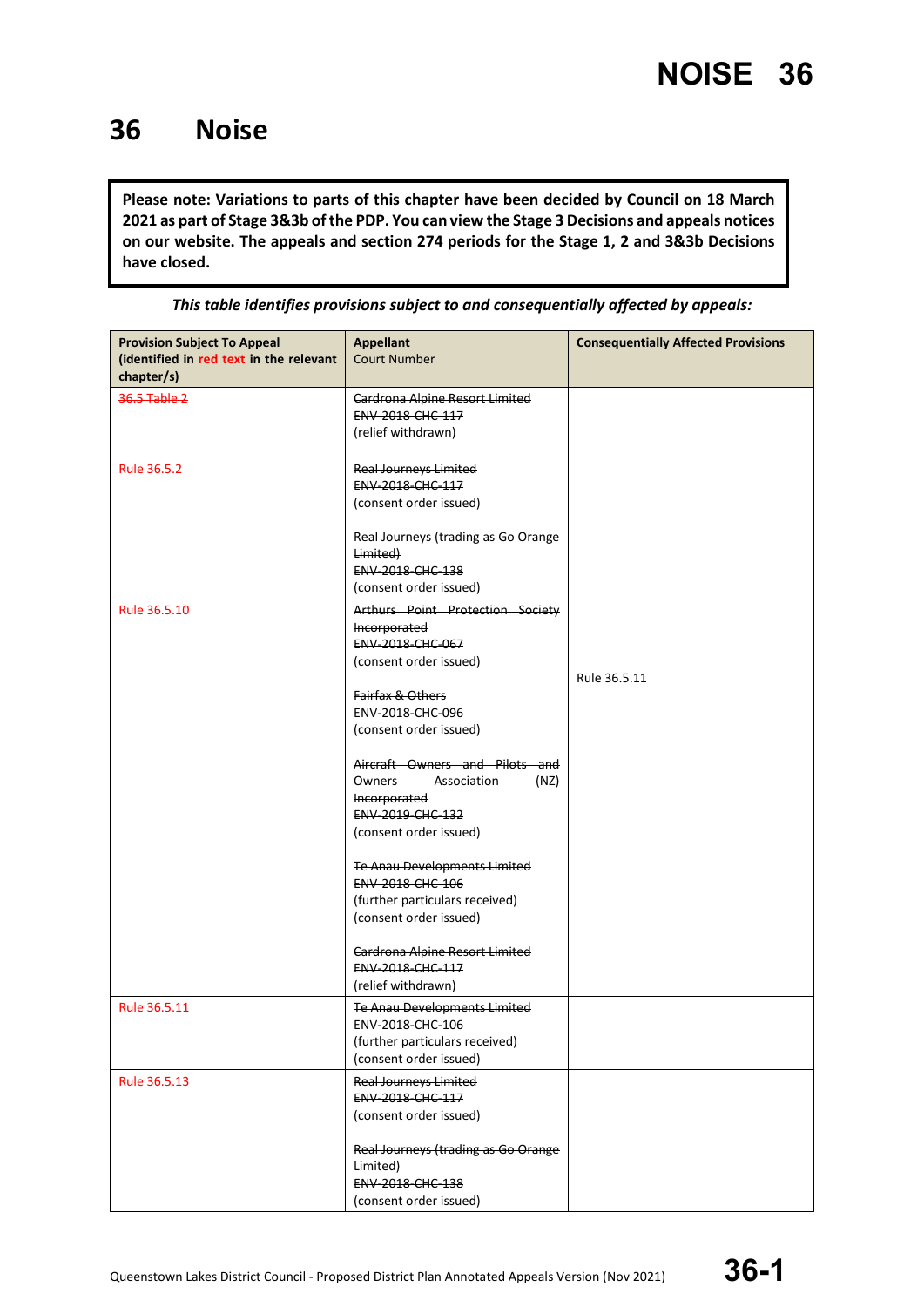| Rule 36.6.1        | Queenstown Airport<br>Corporation<br>Limited<br><b>ENV 2018 CHC 093</b><br>(consent order issued) |  |
|--------------------|---------------------------------------------------------------------------------------------------|--|
| Rule 36.7, Table 5 | Annemieke Wright<br>ENV-2018-CHC-105<br>(relief withdrawn)                                        |  |
|                    | Mark Richter<br><b>ENV 2018 CHC 110</b><br>(appeal withdrawn)                                     |  |

#### *This table identifies new provisions sought to be added:*

| <b>Appellant</b><br><b>Court Number</b>                                                       | <b>Provision/s Sought to be Added into Chapter 3</b>                                                                                                                                                                                                                                                                                                                                                                            |
|-----------------------------------------------------------------------------------------------|---------------------------------------------------------------------------------------------------------------------------------------------------------------------------------------------------------------------------------------------------------------------------------------------------------------------------------------------------------------------------------------------------------------------------------|
| Cardrona Alpine Resort Limited<br>ENV-2018-CHC-117<br>(relief amended)                        | Amend Rule 36.5 so that the non-conforming status is Discretionary and not<br>Non Complying, in the Cardrona Alpine Resort Sub Zone (including any<br>extensions to the current ski area subzone at Cardrona to give effect to other<br>relief sought in appeals).                                                                                                                                                              |
| <b>Real Journeys Limited</b><br>ENV-2018-CHC-117<br>(consent order issued)                    | Insert inclusion in Rules - Activities Section 36.4 - Table 1 for noise from<br>vessels as a Permitted Activity                                                                                                                                                                                                                                                                                                                 |
| Real Journeys (trading as Go Orange<br>Limited)<br>ENV-2018-CHC-138<br>(consent order issued) |                                                                                                                                                                                                                                                                                                                                                                                                                                 |
| <b>Real Journeys Limited</b><br>ENV-2018-CHC-117<br>(consent order issued)                    | Insert exclusion from the Standards in Section 36.5 - Table 2 for noise emitted<br>from vessels operating low or moderate speed passenger transport services.                                                                                                                                                                                                                                                                   |
| Real Journeys (trading as Go Orange<br>Limited)<br>ENV 2018 CHC 138<br>(consent order issued) |                                                                                                                                                                                                                                                                                                                                                                                                                                 |
| Lake Hayes Cellar Ltd<br>ENV-2019-CHC-087                                                     | Site-specific relief as part of a Wakatipu Basin rezoning requested in Stage 2:<br>Insert new Rule 36.5.2A in Table 36.5 as follows:<br>36.5.2A<br>Lakes Hayes Cellar Precinct<br>Any point within the site<br>0800h to 2000h 50 dB LAeg(15 min)<br>2000h to 0800h 40 dB LAeq(15 min) 75 dB LAFmax<br>(Non-compliance status: RD)<br>Discretion is restricted to the extent of effects of noise generated on adjoining<br>zones |
| Lake Hayes Cellar Ltd<br>ENV-2019-CHC-087                                                     | Site-specific relief as part of a Wakatipu Basin rezoning requested in Stage 2:<br>Amend Rule 36.5.1 as follows:<br>36.5.1<br>Wakatipu Basin Rural Amenity Zone, except within the Lakes Hayes Cellar<br>Precinct                                                                                                                                                                                                               |
| <b>Middleton Family Trust</b><br>ENV-2019-CHC-055                                             | Site-specific relief as part of a Wakatipu Basin rezoning requested in Stage 2:<br>Insert new Rule for noise within the proposed Tucker Beach Residential Precinct,                                                                                                                                                                                                                                                             |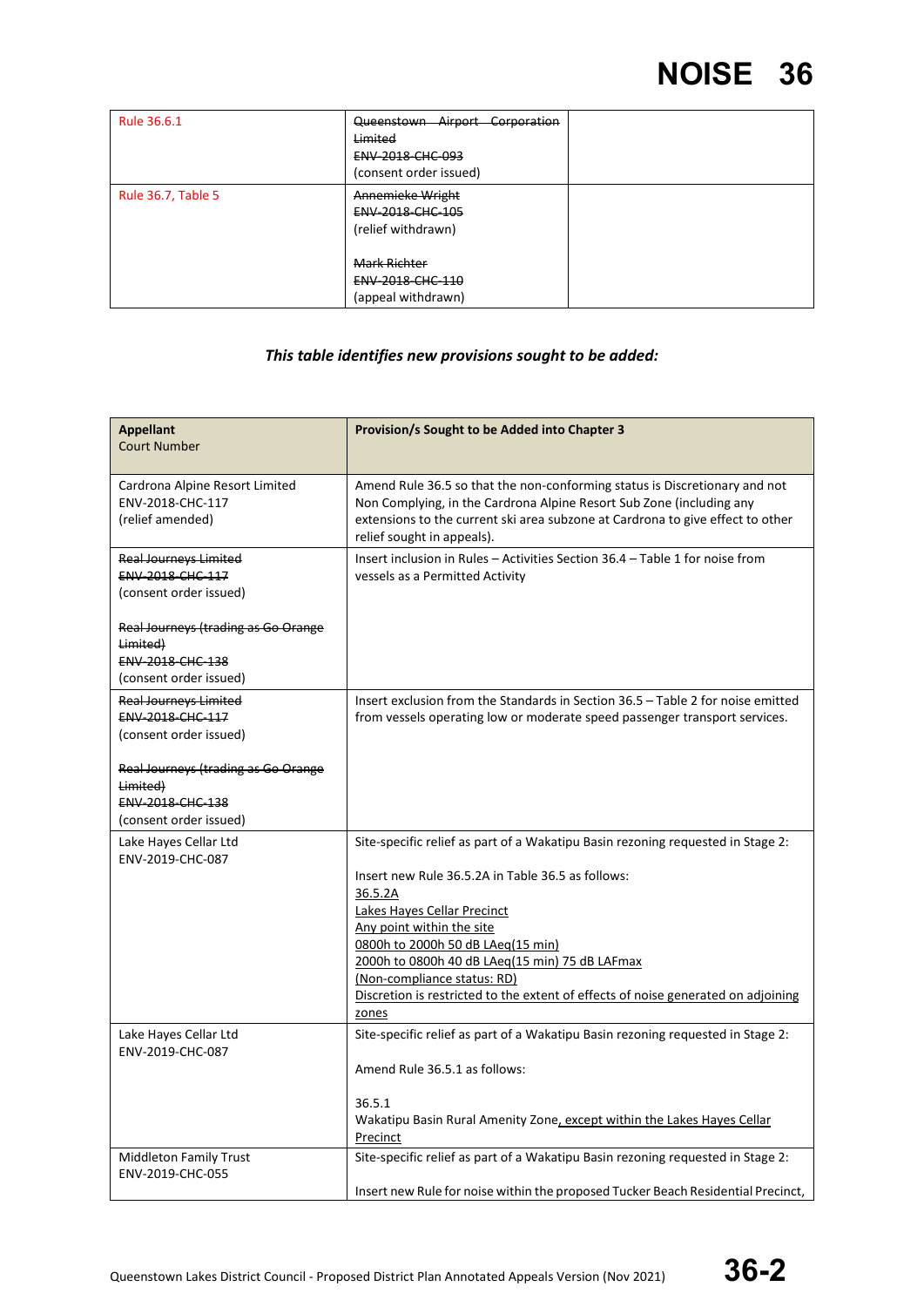|                                 | as follows:                                                                    |
|---------------------------------|--------------------------------------------------------------------------------|
|                                 | 36.5.32 Tucker Beach Residential Precinct                                      |
|                                 | Any point within any site 0800h to 2000h 50 dB LAeg(15 min) NC                 |
| Cardrona Cattle Company Limited | Site-specific relief as part of a requested rezoning:                          |
| ENV-2021-CHC-034                |                                                                                |
|                                 | Add site specific objectives, policies, rules and other methods to provide for |
|                                 | the Victoria Flats industrial zone                                             |

*Note: the annotations in this chapter reflect the Council's interpretation of the provisions affected by appeals*

#### **36.1 Purpose**

The purpose of this chapter is to manage the effects of noise in the District. Noise is part of the environment. While almost all activities give rise to some degree of noise, noise can cause adverse effects on amenity values and the health and wellbeing of people and communities. Adverse effects may arise where the location, character, frequency, duration, or timing of noise is inconsistent or incompatible with anticipated or reasonable noise levels.

The Resource Management Act 1991 (RMA) requires every occupier of land and every person carrying out an activity to adopt the best practicable option to ensure noise does not exceed a reasonable level. The RMA also defines noise to include vibration. "Reasonable" noise levels are determined by the standard of amenity and ambient noise level of the receiving environment and the Council provides direction on this through the prescription of noise limits for each Zone. Noise is also managed by the Council through the use of relevant New Zealand Standards for noise. Land use and development activities, including activities on the surface of lakes and rivers, should be managed in a manner that avoids, remedies or mitigates the adverse effects of noise to a reasonable level.

In most situations, activities should consider the control of noise at the source and the mitigation of adverse effects of noise on the receiving environment. However, the onus on the reduction of effects of noise should not always fall on the noise generating activity. In some cases it may be appropriate for the noise receiver to avoid or mitigate the effects from an existing noise generating activity, particularly where the noise receiver is a noise sensitive activity.

Overflying aircraft have the potential to adversely affect amenity values. The Council controls noise emissions from airports, including take-offs and landings, via provisions in this District Plan, and Designation conditions. However, this is different from controlling noise from aircraft that are in flight. The RMA which empowers territorial authorities to regulate activities on land and water affecting amenity values, does not enable the authorities to control noise from overflying aircraft. Noise from overflying aircraft is controlled under section 29B of the Civil Aviation Act 1990.

With the exception of ventilation requirements for the Queenstown and Wānaka town centres contained in Rule 36.7, and noise from water and motor-related noise from commercial motorised craft within the Queenstown Town Centre Waterfront Sub-Zone (which is subject to Rule 36.5.13) noise received within town centres is not addressed in this chapter, but rather in the Queenstown, Wānaka and Arrowtown Town Centre Zone chapters. This is due to the town centre-specific complexities of noise in those zones, and its fundamental nature as an issue that inter-relates with all other issues in those zones. Noise generated in the town centres but received outside of the town centres is managed under this chapter, except that noise from music, voice and loudspeakers in the Wānaka and Queenstown Town Centres (excluding the Queenstown Town Centre Transition Sub-Zone), need not meet the noise limits set by this chapter.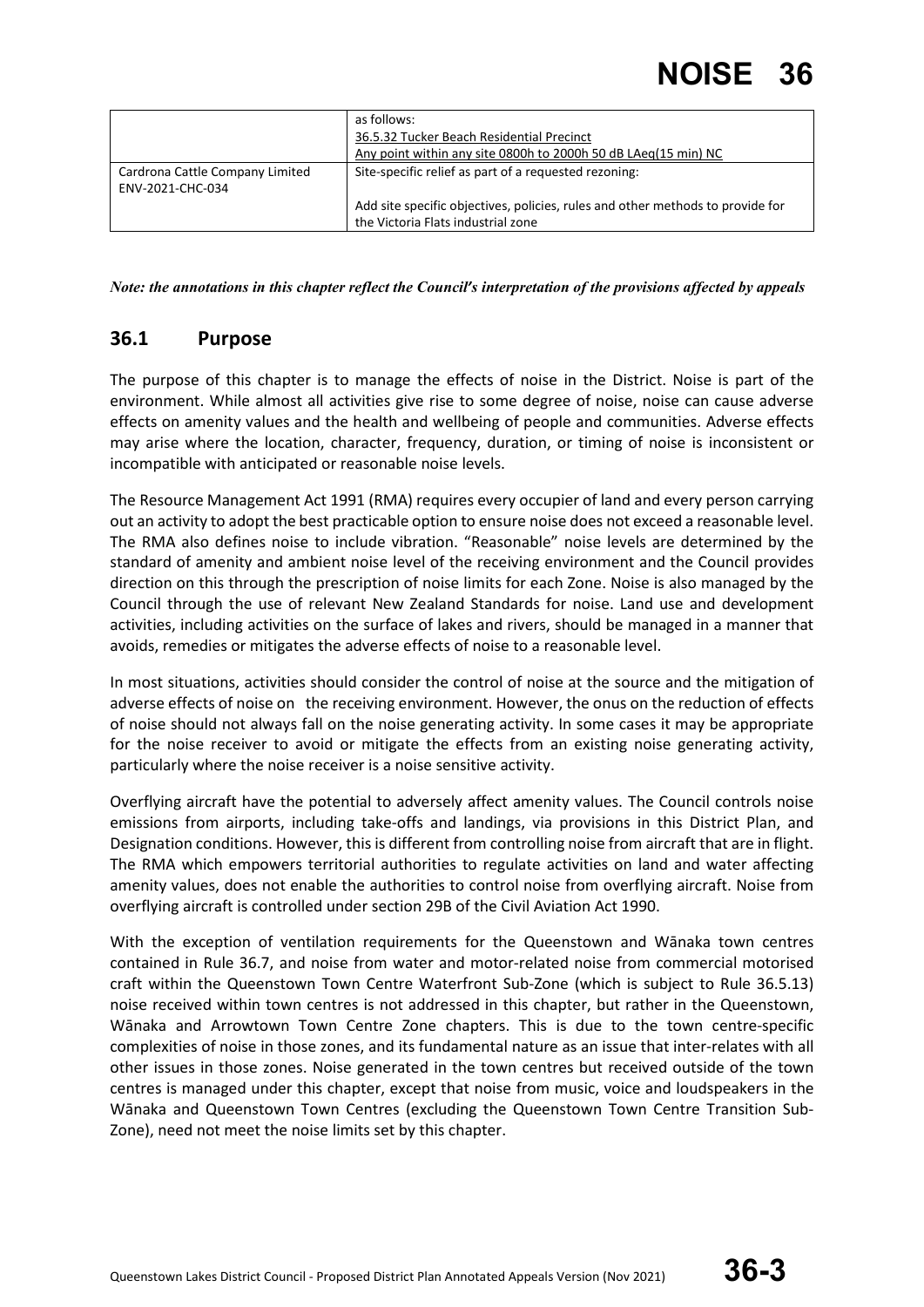#### **36.2 Objectives and Policies**

 $36.2.1$ **Objective - The adverse effects of noise emissions are controlled to a reasonable level to manage the potential for conflict arising from adverse noise effects between land use activities.**

#### **Policies**

- 36.2.1.1 Avoid, remedy or mitigate adverse effects of unreasonable noise from land use and development.
- 36.2.1.2 Avoid, remedy or mitigate adverse noise reverse sensitivity effects.

#### **36.3 Other Provisions**

#### $36.3.1$ **District Wide**

Attention is drawn to the following District Wide Chapters.

| 1 Introduction                                 | 2 Definitions                                                             | 3 Strategic Direction            |  |
|------------------------------------------------|---------------------------------------------------------------------------|----------------------------------|--|
| 4 Urban Development                            | 5 Tangata Whenua                                                          | 6 Landscapes and Rural Character |  |
| 25 Earthworks                                  | 26 Historic Heritage                                                      | 27 Subdivision                   |  |
| 28 Natural Hazards                             | 29 Transport                                                              | 30 Energy and Utilities          |  |
| 31 Signs                                       | 32 Protected Trees                                                        | 33 Indigenous Vegetation         |  |
| 34 Wilding Exotic Trees                        | 35 Temporary Activities and 37 Designations<br><b>Relocated Buildings</b> |                                  |  |
| Plan<br>District<br>web<br>mapping application |                                                                           |                                  |  |

#### 36.3.2 **Interpreting and Applying the Rules**

- 36.3.2.1 Any activity that is not Permitted requires resource consent. Any activity that does not specify an activity status for non-compliance but breaches a standard, requires resource consent as a Non-complying activity.
- 36.3.2.2 Sound levels shall be measured and assessed in accordance with NZS 6801:2008 Acoustics - Measurement of Environmental Sound and NZS 6802:2008 Acoustics - Environmental Noise, except where another Standard has been referenced in these rules, in which case that Standard should apply.
- 36.3.2.3 Any activities which are Permitted, Controlled or Restricted Discretionary in any section of the District Plan must comply with the noise standards in Tables 2, 3, 4 and 5 below, where that standard is relevant to that activity. Where the noise is from Plantation Forestry the Resource Management (National Environment Standard for Plantation Forestry) Regulations 2017 shall prevail.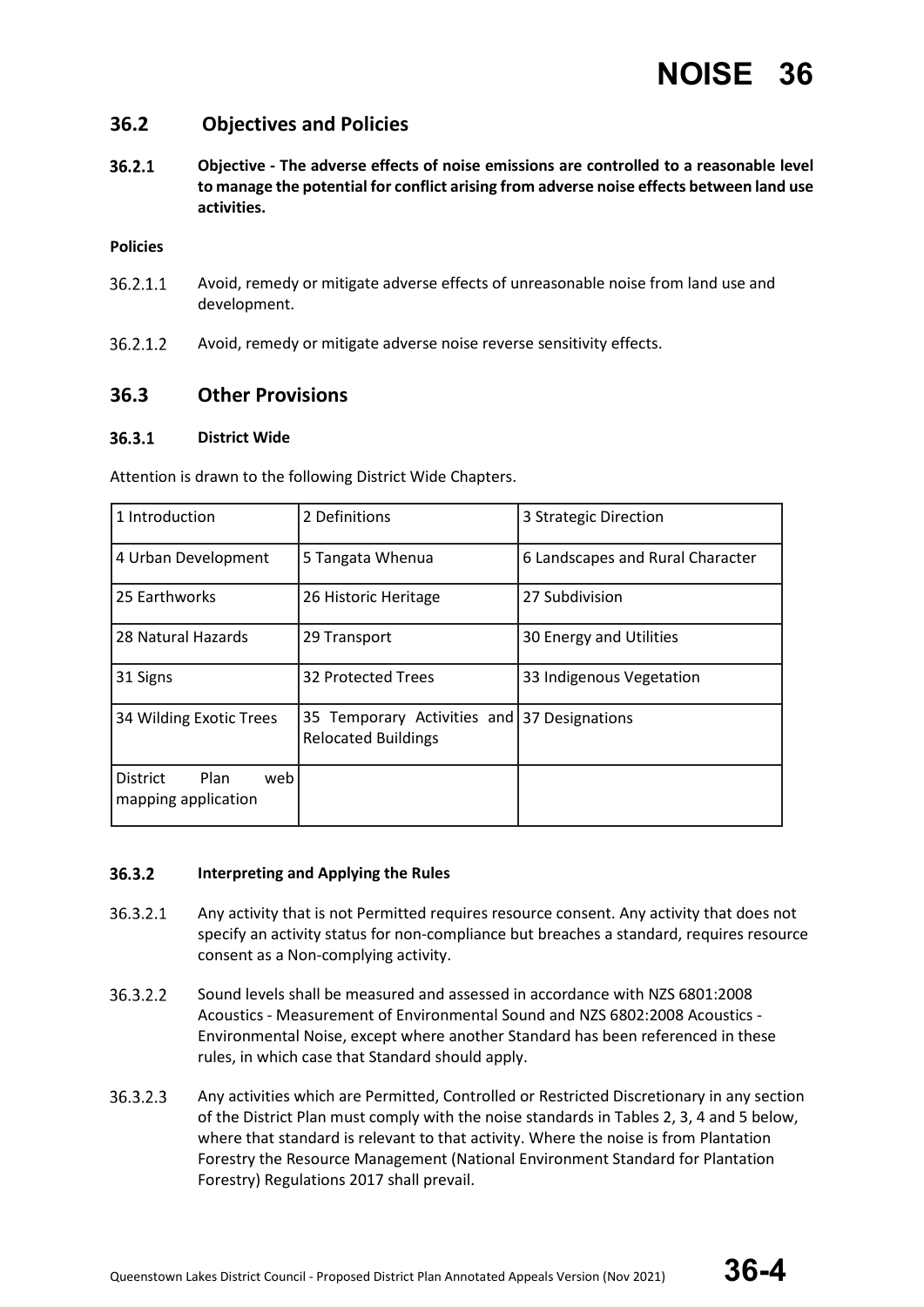- 36.3.2.4 In addition to the above, the noise from the activities listed in Table 1 shall be Permitted activities in all zones (unless otherwise stated). For the avoidance of doubt, the activities in Table 1 are exempt from complying with the noise standards set out in Table 2.
- 36.3.2.5 Notwithstanding compliance with Rules 36.5.13 (Helicopters) and 36.5.14 (Fixed Wing Aircraft) in Table 3, informal airports shall also be subject to the rules in the chapters relating to the zones in which the activity is located.
- 36.3.2.6 Sound from non-residential activities, visitor accommodation activities and sound from stationary electrical and mechanical equipment must not exceed the noise limits in Table 2 in each of the zones in which sound from an activity is received. The noise limits in Table 2 do not apply to assessment locations within the same site as the activity.
- 36.3.2.7 The noise limits contained in Table 2 do not apply to sound from aircraft operations at Queenstown Airport or Wānaka Airport.
- 36.3.2.8 Noise standards for noise received in the Queenstown, Wānaka and Arrowtown Town Centre, Local Shopping and Business Mixed Use zones are not included in this chapter. Please refer to Chapters 12, 13,14, 15 and 16. The noise standards in this chapter still apply for noise generated within these zones but received in other zones, except that noise from music, voices, and loud speakers in the Wānaka and Queenstown Town Centres (excluding the Queenstown Town Centre Transition Sub-Zone) need not meet the noise limits set by this chapter.
- 36.3.2.9 The standards in Table 3 are specific to the activities listed in each row and are exempt from complying with the noise standards set out in Table 2.
- 36.3.2.10 The following abbreviations are used in the tables:

| D | Permitted     |           | Controlled    |
|---|---------------|-----------|---------------|
|   | Discretionary | <b>NC</b> | Non-Complying |

#### **36.4 Rules - Activities**

#### **Table 1 - Permitted Activities**

| <b>Rule Number</b> | <b>Permitted Activities</b>                                                                                                                                                                 | <b>Activity</b><br><b>Status</b> |
|--------------------|---------------------------------------------------------------------------------------------------------------------------------------------------------------------------------------------|----------------------------------|
| 36.4.1             | Sound from vehicles on public roads or trains on railway lines<br>P<br>(including at railway yards, railway sidings or stations).                                                           |                                  |
| 36.4.2             | Any warning device that is activated in the event of intrusion, danger,<br>an emergency or for safety purposes, provided that vehicle reversing<br>alarms are a broadband directional type. | P                                |
| 36.4.3             | Sound arising from fire stations (including rural fire stations), fire<br>service appliance sirens and call-out sirens for volunteer brigades.                                              | P                                |
| 36.4.4             | Sound from temporary military training activities.                                                                                                                                          | P                                |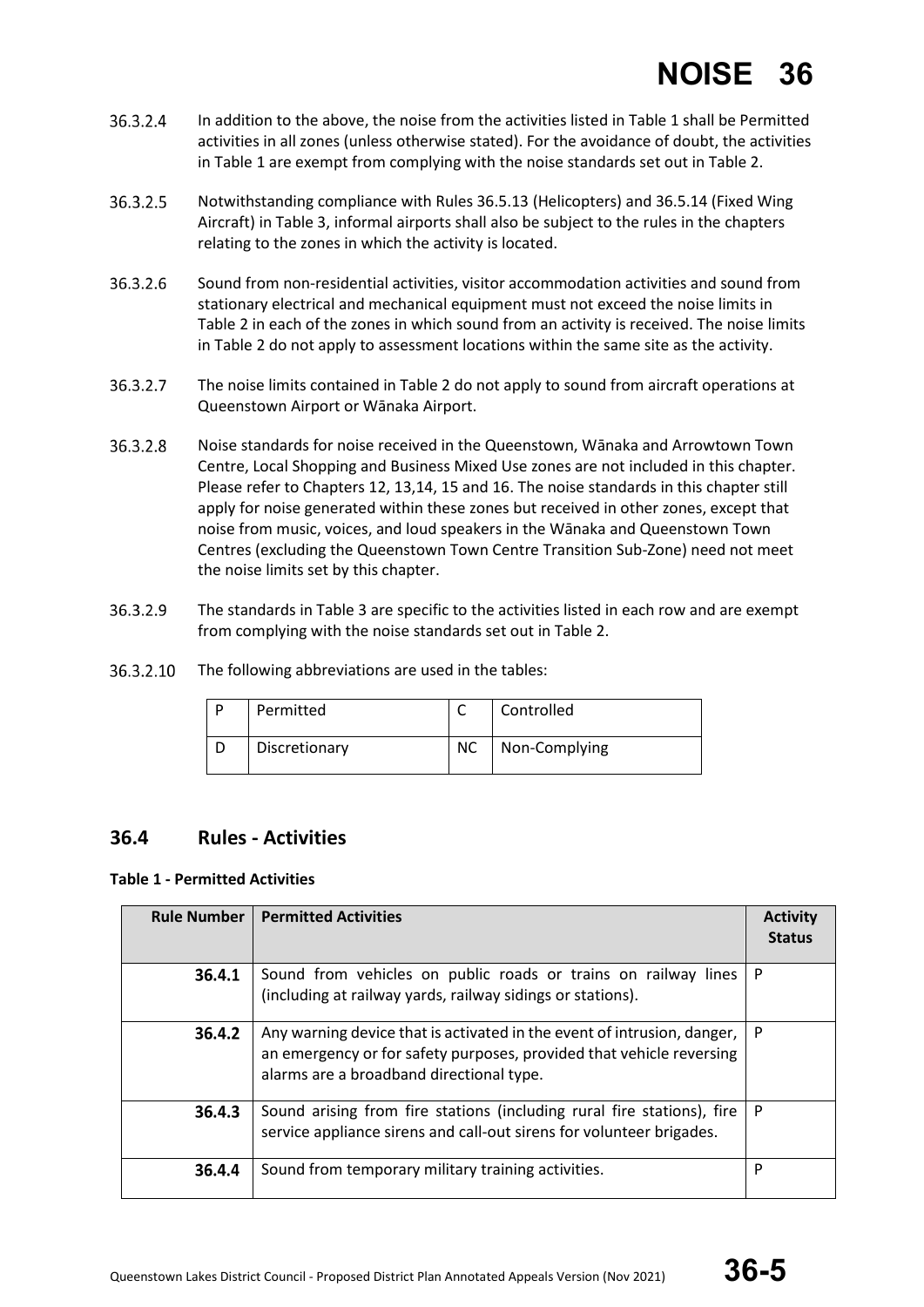| Rule Number | <b>Permitted Activities</b>                                                                                                                                                                                                                                                                                                                                                                                                            | <b>Activity</b><br><b>Status</b> |
|-------------|----------------------------------------------------------------------------------------------------------------------------------------------------------------------------------------------------------------------------------------------------------------------------------------------------------------------------------------------------------------------------------------------------------------------------------------|----------------------------------|
| 36.4.5      | In the Rural Zone and the Gibbston Character Zone and the Gibbston<br>Valley Resort Zone, sound from farming and forestry activities, and<br>bird scaring devices, other than sound from stationary motors and<br>stationary equipment.                                                                                                                                                                                                | P                                |
| 36.4.6      | Sound from telecommunications cabinets in road reserve.                                                                                                                                                                                                                                                                                                                                                                                | P                                |
| 36.4.7      | Sound from emergency and backup electrical generators:<br>a. operating for emergency purposes or;<br>b. operating for testing and maintenance for less than 60 minutes<br>each month during a weekday between 0900 and 1700.<br>For the purpose of this rule backup generators are generators only<br>used when there are unscheduled outages of the network (other than<br>routine testing or maintenance provided for in (b) above). | P                                |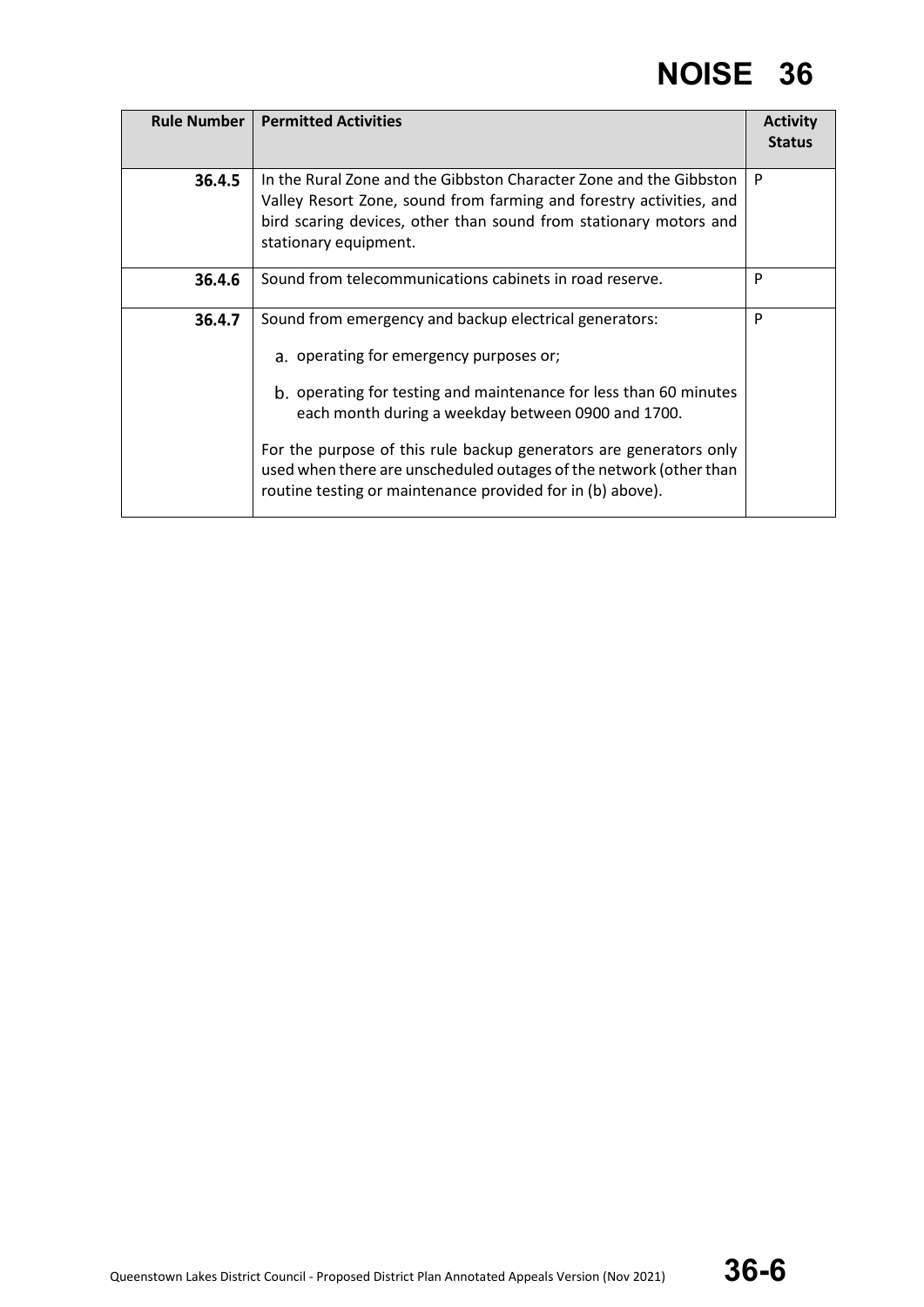#### **36.5 Rules- Standards**

| <b>Rule 36.5 and relief sought</b>                                                       | Appellant<br><b>Court Number</b>                                         | <b>Consequentially Affected</b><br><b>Provisions</b> |
|------------------------------------------------------------------------------------------|--------------------------------------------------------------------------|------------------------------------------------------|
| Amend standards in 36.5 so that the noise limits can be measured as Lmax rather than Ldn | Cardrona Alpine Resort Limited<br>ENV 2018 CHC 117<br>(relief withdrawn) |                                                      |

#### **Table 2: General Standards**

| Rule<br><b>Number</b> | <b>General Standards</b>                                                            |                                                                                                    |                                     |                     | Non-<br>compliance |
|-----------------------|-------------------------------------------------------------------------------------|----------------------------------------------------------------------------------------------------|-------------------------------------|---------------------|--------------------|
|                       | Zone sound is received in                                                           | <b>Assessment location</b>                                                                         | <b>Time</b>                         | <b>Noise Limits</b> | <b>Status</b>      |
| 36.5.1                | <b>Wakatipu Basin Rural Amenity Zone</b>                                            | Any point within the notional boundary of a 0800h to 2000h 50 dB LAeq(15 min)<br>residential unit. |                                     |                     | NC                 |
|                       | Rural Zone (Note: refer 36.5.14 for noise received)                                 |                                                                                                    | 2000h to 0800h   40 dB LAeq(15 min) |                     | NC                 |
|                       | in the Rural Zone from the Airport Zone<br>Queenstown).                             |                                                                                                    |                                     | 75 dB LAFmax        |                    |
|                       | <b>Gibbston Character Zone</b>                                                      |                                                                                                    |                                     |                     |                    |
|                       | Airport Zone - Wānaka                                                               |                                                                                                    |                                     |                     |                    |
|                       | Gibbston Valley Resort Zone - AA1, AA2, AA4,<br>AA7, PL, LMA and OSR Activity Areas |                                                                                                    |                                     |                     |                    |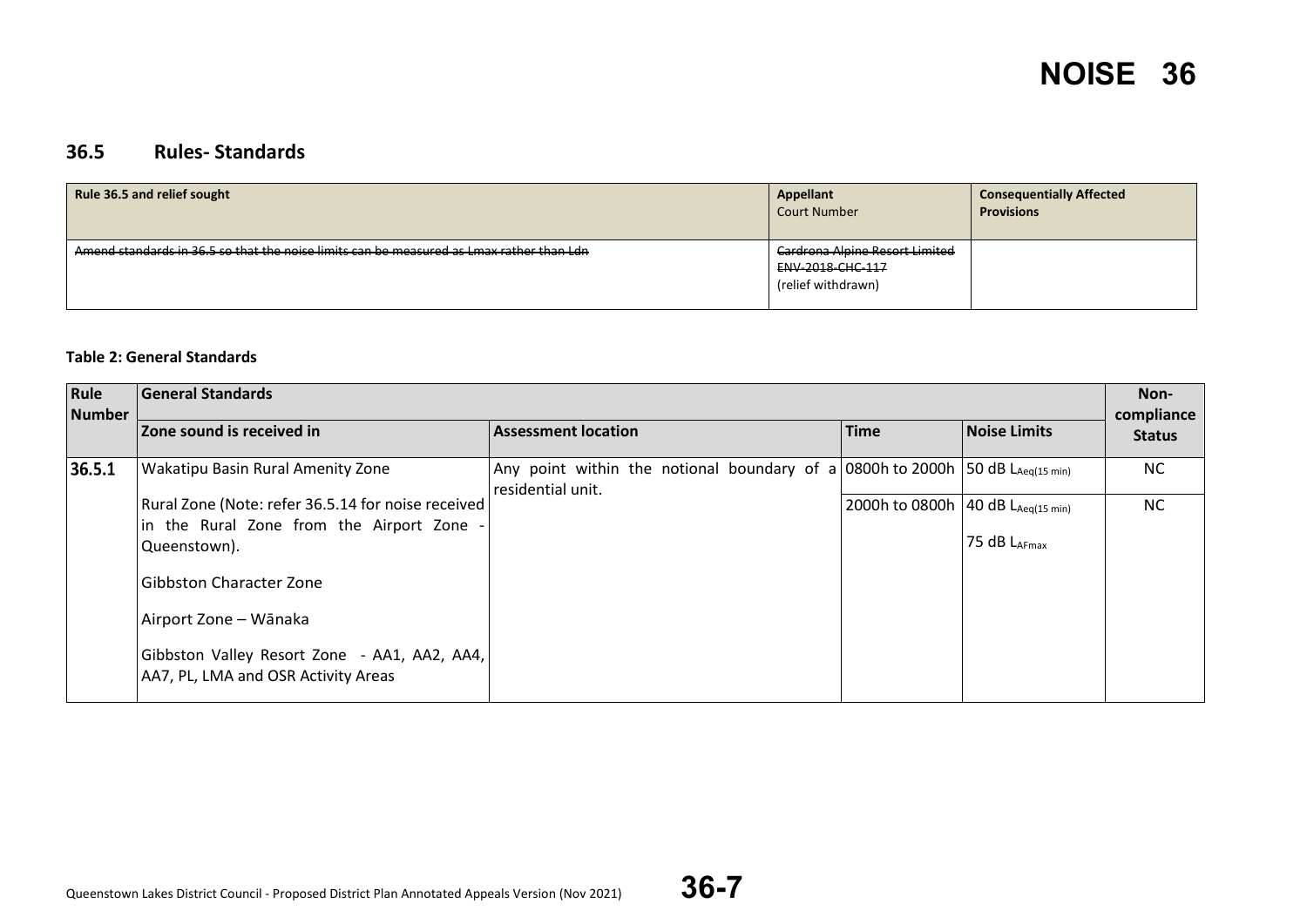| Rule<br><b>Number</b> | <b>General Standards</b>                                                                                                                                                                           |                            |                                     |                                  | Non-<br>compliance |
|-----------------------|----------------------------------------------------------------------------------------------------------------------------------------------------------------------------------------------------|----------------------------|-------------------------------------|----------------------------------|--------------------|
|                       | Zone sound is received in                                                                                                                                                                          | <b>Assessment location</b> | <b>Time</b>                         | <b>Noise Limits</b>              | <b>Status</b>      |
| 36.5.2                | Wakatipu Basin Lifestyle Precinct                                                                                                                                                                  | Any point within any site. | 0800h to 2000h                      | 50 $dB$ L <sub>Aeq(15 min)</sub> | NC                 |
|                       | Hills Resort Zone (Note: for noise received in the<br>Hills Resort Zone, the noise limits specified do not<br>apply to noise from activities within the Hills<br>Resort Zone)                      |                            |                                     |                                  |                    |
|                       | Hogans Gully Resort Zone (Note: for noise<br>received in the Hogans Gully Resort Zone, the<br>noise limits specified do not apply to noise from<br>activities within the Hogans Gully Resort Zone) |                            | 2000h to 0800h   40 dB LAeq(15 min) |                                  | NC                 |
|                       | Low, Medium, and High Density and Large Lot<br>Residential Zones (Note: refer 36.5.14 for noise<br>received in the Residential Zones from the Airport<br>Zone - Queenstown).                       |                            |                                     |                                  |                    |
|                       | Arrowtown Residential Historic Management<br>Zone                                                                                                                                                  |                            |                                     |                                  |                    |
|                       | Settlement Zone                                                                                                                                                                                    |                            |                                     |                                  |                    |
|                       | <b>Rural Residential Zone</b>                                                                                                                                                                      |                            |                                     |                                  |                    |
|                       | Rural Lifestyle Zone                                                                                                                                                                               |                            |                                     |                                  |                    |
|                       | <b>Waterfall Park Zone</b>                                                                                                                                                                         |                            |                                     |                                  |                    |
|                       | Millbrook Resort Zone - Residential Activity Areas<br>only                                                                                                                                         |                            |                                     |                                  |                    |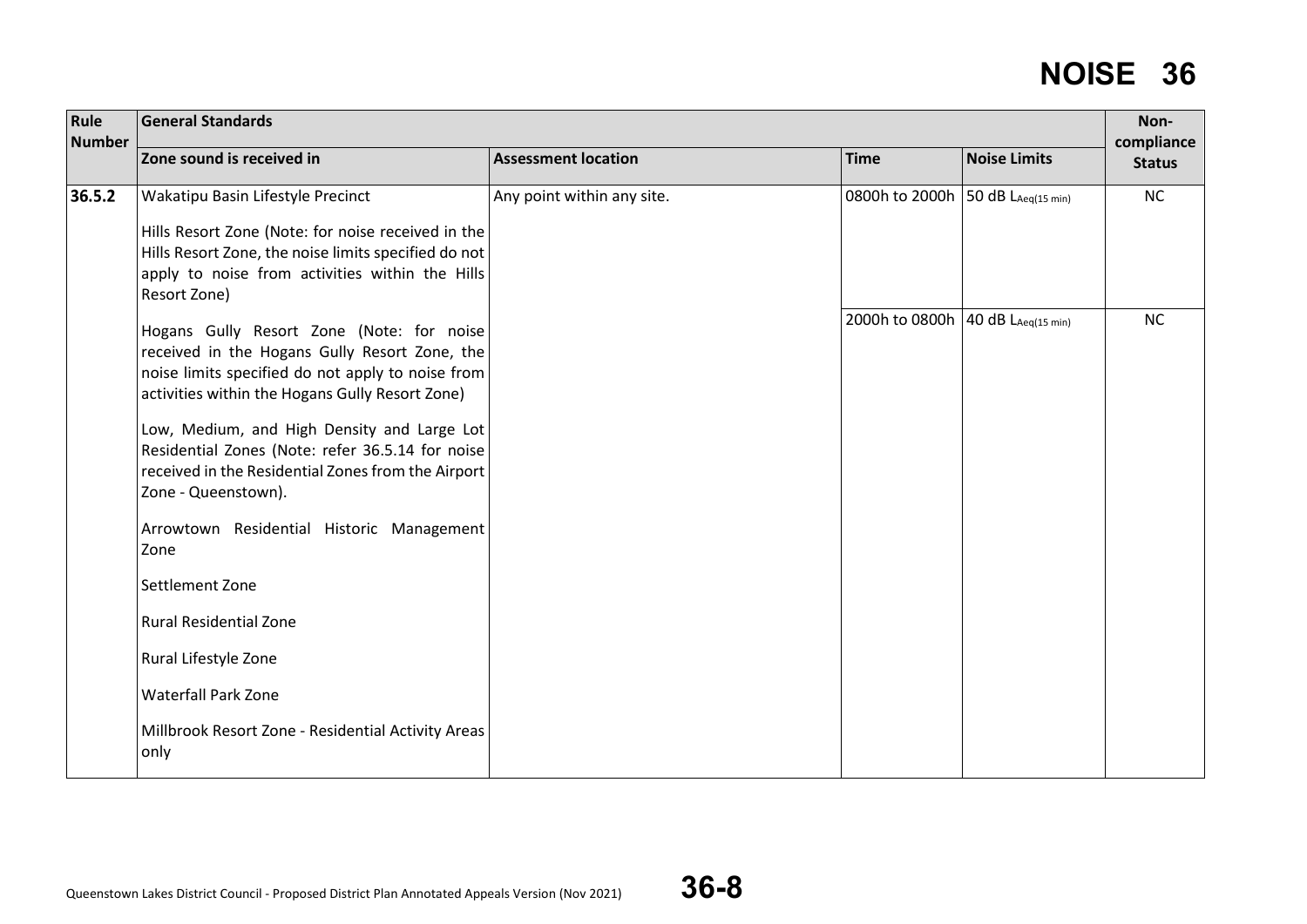| Rule<br><b>Number</b> | <b>General Standards</b>                                                                                                                                                                                                                                                                    |                               |                                                                                                                                                                             |                                                      | Non-<br>compliance |
|-----------------------|---------------------------------------------------------------------------------------------------------------------------------------------------------------------------------------------------------------------------------------------------------------------------------------------|-------------------------------|-----------------------------------------------------------------------------------------------------------------------------------------------------------------------------|------------------------------------------------------|--------------------|
|                       | Zone sound is received in                                                                                                                                                                                                                                                                   | <b>Assessment location</b>    | <b>Time</b>                                                                                                                                                                 | <b>Noise Limits</b>                                  | <b>Status</b>      |
|                       | Jacks Point Zone- Residential Activity Areas only<br>Open Space and Recreation Zones, except the<br>Civic Spaces Zone where it adjoins the<br>Queenstown, Wānaka, or Arrowtown Town<br>Centre Zones<br>Gibbston Valley Resort Zone - AA3, AA5, AA6 and<br>AA8.<br><b>Rural Visitor Zone</b> |                               |                                                                                                                                                                             |                                                      |                    |
|                       | Rule 36.5.2 and relief sought                                                                                                                                                                                                                                                               |                               | <b>Appellant</b><br><b>Court Number</b>                                                                                                                                     | <b>Consequentially Affected</b><br><b>Provisions</b> |                    |
| Delete Rule 36.5.2    |                                                                                                                                                                                                                                                                                             |                               | <b>Real Journeys Limited</b><br>ENV-2018-CHC-131<br>(consent order issued)<br>Real Journeys (trading as Go<br>Orange Limited)<br>ENV-2018-CHC-138<br>(consent order issued) |                                                      |                    |
| 36.5.3                | Airport Zone - Queenstown                                                                                                                                                                                                                                                                   | At any point within the zone. | Any time                                                                                                                                                                    | No limit                                             | P                  |
| 36.5.4                | Jacks Point Zone - Village Activity Area only                                                                                                                                                                                                                                               | Any point within any site.    | 0800h to 2200h                                                                                                                                                              | $60 dB$ L <sub>Aeq(15 min)</sub>                     | NC                 |
|                       |                                                                                                                                                                                                                                                                                             |                               | 2200h to 0800h   50 dB LAeq(15 min)                                                                                                                                         |                                                      | NC                 |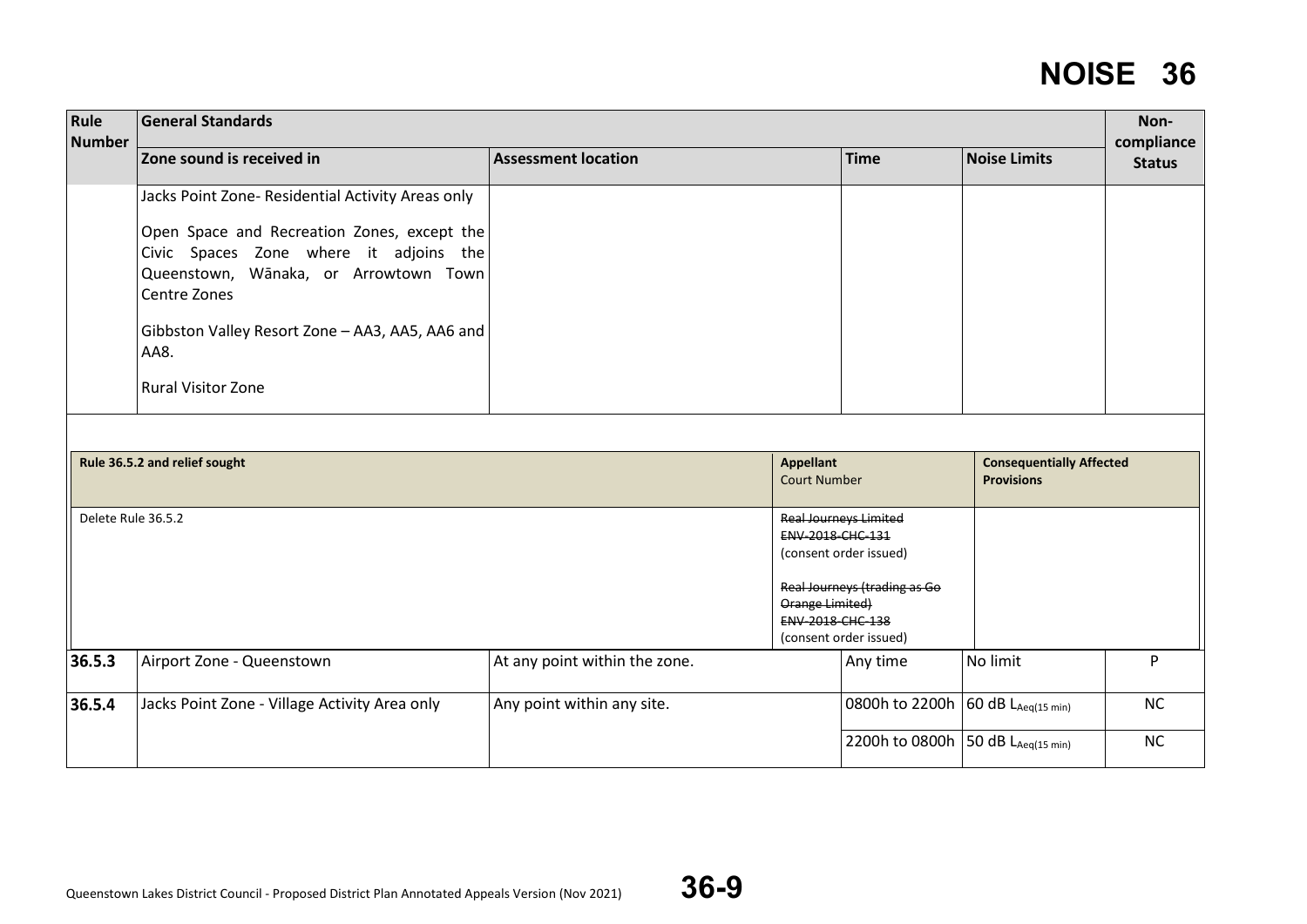| Rule<br>General Standards<br><b>Number</b> |                                                                                                            |                            |                                        |              |                             |  |  |  |
|--------------------------------------------|------------------------------------------------------------------------------------------------------------|----------------------------|----------------------------------------|--------------|-----------------------------|--|--|--|
|                                            | <b>Zone sound is received in</b>                                                                           | <b>Assessment location</b> | <b>Time</b>                            | Noise Limits | compliance<br><b>Status</b> |  |  |  |
| 36.5.5                                     | Civic Spaces Zone where it adjoins the Any point within any site.<br>Queenstown, Wānaka, or Arrowtown Town |                            | 0800h to 2200h 60 dB $L_{Aeq(15 min)}$ |              | <b>NC</b>                   |  |  |  |
|                                            | Centre Zones                                                                                               |                            | 2200h to 0800h 50 dB $L_{Aeq(15 min)}$ |              | <b>NC</b>                   |  |  |  |
|                                            |                                                                                                            |                            |                                        | 75 dB LAFmax |                             |  |  |  |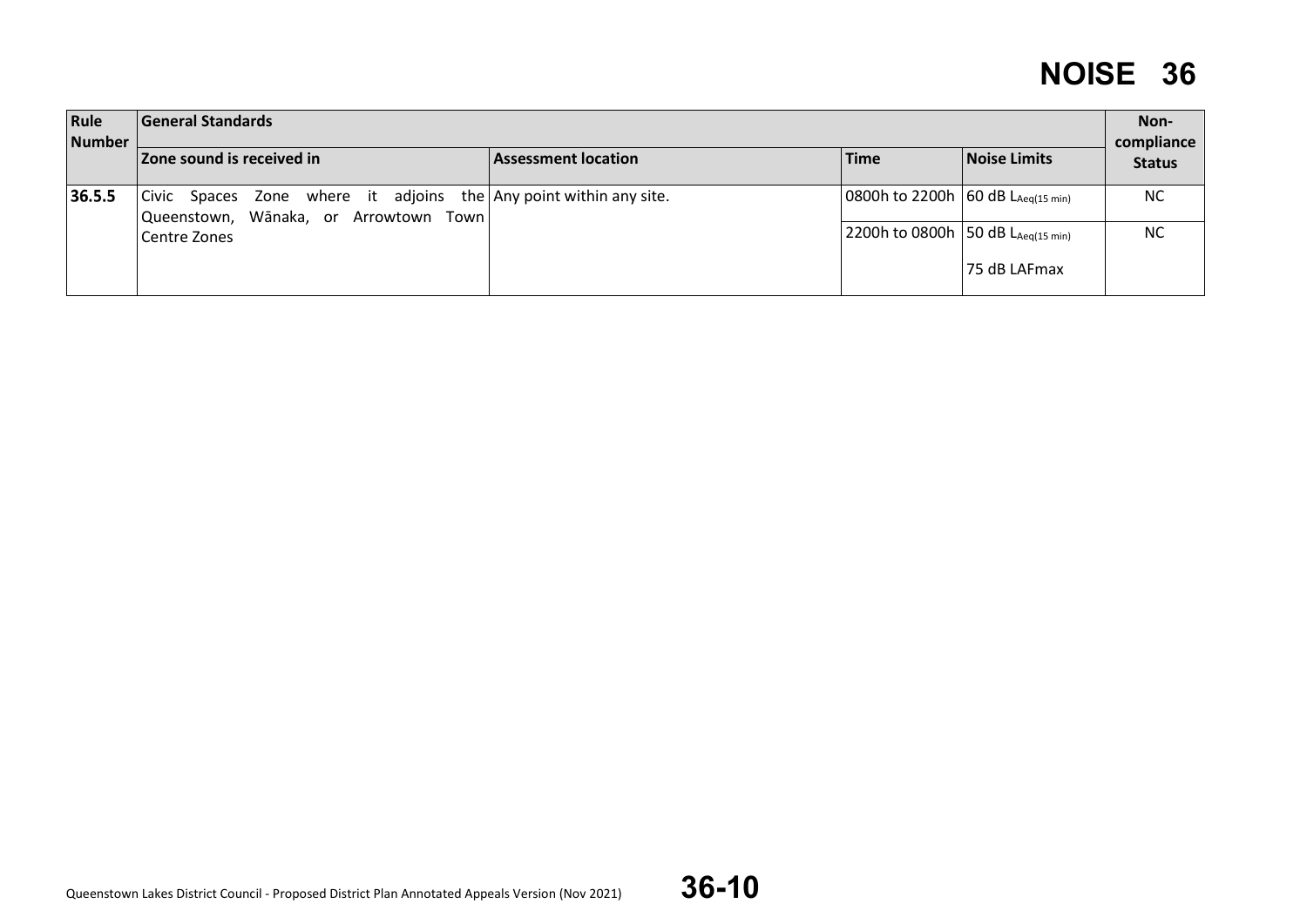#### **Table 3: Specific Standards**

| <b>Rule Number</b> |                                                                                                                                                                                                                                                                                                                                                                                                                                                                                                                                                                                                                                                                                                                                                                                                                                         | <b>Non-compliance Status</b>                                                                                                                                                                                                                                                                                                                                                                                                                                                                                                                                                                                                                                                                                                                                           |                                                    |                                                                    |                       |
|--------------------|-----------------------------------------------------------------------------------------------------------------------------------------------------------------------------------------------------------------------------------------------------------------------------------------------------------------------------------------------------------------------------------------------------------------------------------------------------------------------------------------------------------------------------------------------------------------------------------------------------------------------------------------------------------------------------------------------------------------------------------------------------------------------------------------------------------------------------------------|------------------------------------------------------------------------------------------------------------------------------------------------------------------------------------------------------------------------------------------------------------------------------------------------------------------------------------------------------------------------------------------------------------------------------------------------------------------------------------------------------------------------------------------------------------------------------------------------------------------------------------------------------------------------------------------------------------------------------------------------------------------------|----------------------------------------------------|--------------------------------------------------------------------|-----------------------|
|                    | <b>Activity or sound source</b>                                                                                                                                                                                                                                                                                                                                                                                                                                                                                                                                                                                                                                                                                                                                                                                                         | <b>Assessment location</b>                                                                                                                                                                                                                                                                                                                                                                                                                                                                                                                                                                                                                                                                                                                                             | <b>Time</b>                                        | <b>Noise Limits</b>                                                |                       |
| 36.5.6             | Certain Telecommunications Activities in 36.5.6.1<br>Road Reserve<br>Management<br>The Resource<br>(National<br>Environmental<br><b>Standards</b><br>for<br>"NESTF")<br>Telecommunications Facilities<br>Regulations 2008 provide for noise from<br>telecommunications equipment cabinets<br>located in the road reserve as a permitted<br>activity, subject to the specified noise limits.<br>The noise from the cabinet must be<br>measured in accordance with NZS 6801:<br>2008<br>Acoustics - Measurement<br>of.<br>environmental sound, the measurement<br>must be adjusted in accordance with NZS<br>6801: 2008 Acoustics - Measurement of<br>environmental sound to a free field incident<br>sound level, and the adjusted measurement<br>must be assessed in accordance with NZS<br>6802: 2008 Acoustics - Environmental noise. | Where a cabinet located in a<br>road reserve in an area in which<br>allows residential activities, the<br>noise from the cabinet must be<br>measured and assessed at 1 of<br>the following points:<br>if the side of a building containing $ 0700h $<br>a <sub>r</sub><br>a habitable room is within 4m of<br>the closest boundary of the road<br>reserve, the noise must be<br>measured:<br>at a point 1m from the side of<br>the building; or<br>at a point in the plane of the<br>ii.<br>side of the building;<br>in any other case, the noise must<br>b.<br>be measured at a point that is:<br>at least 3 m from the cabinet;<br>i.<br>and<br>within the legal boundary of<br>ii.<br>land next to the part of the<br>road reserve where the<br>cabinet is located. | 0700h to<br>2200h<br>2200h to<br>0700h<br>2200h to | 50 dB $L_{Aeq(5)}$<br>min)<br>40 dB LAeg(5<br>min)<br>65 dB LAFmax | Refer<br><b>NESTF</b> |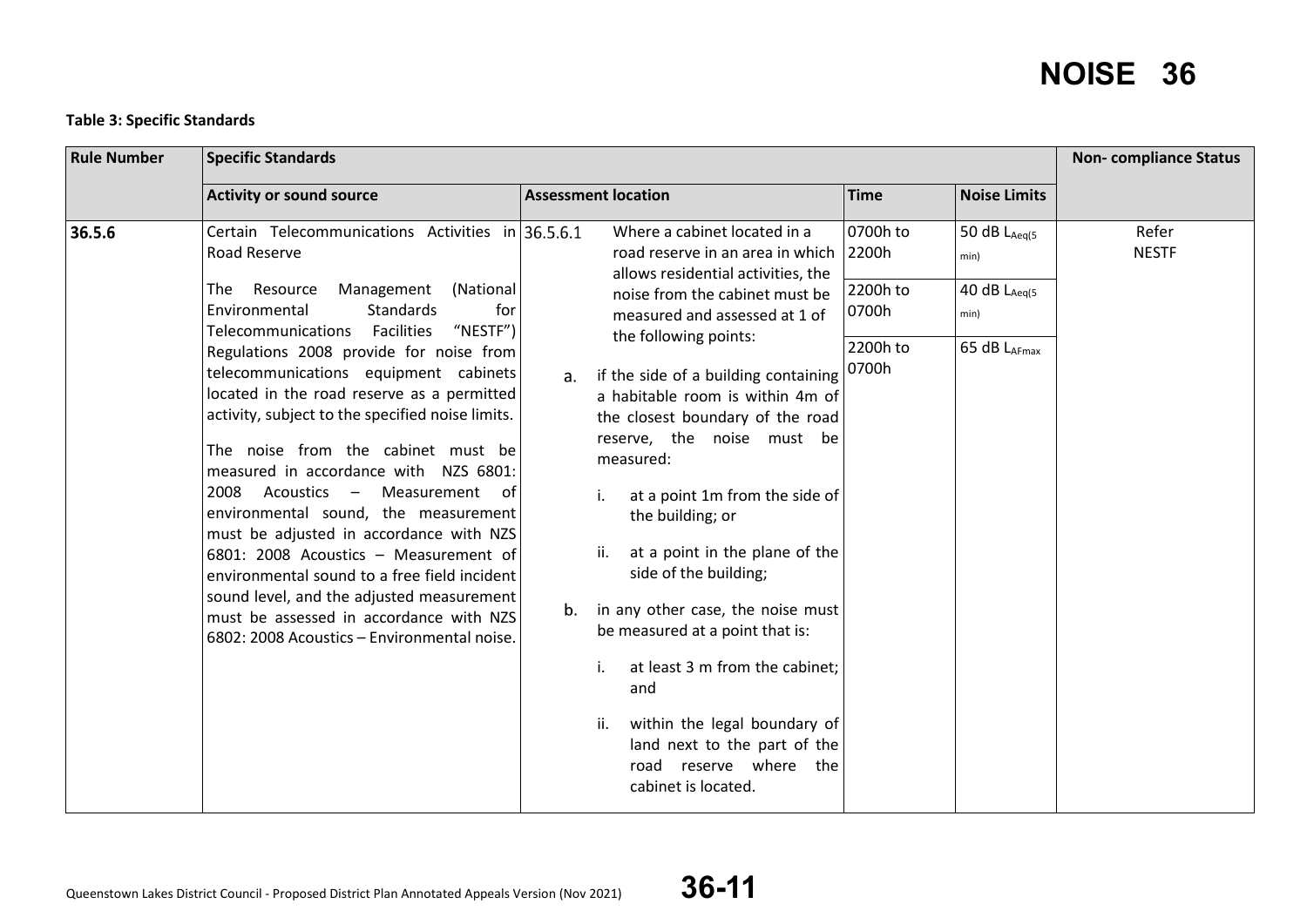| <b>Rule Number</b> | <b>Specific Standards</b>       |                                                                                                                                                                                                         |                                    |  |  |  |
|--------------------|---------------------------------|---------------------------------------------------------------------------------------------------------------------------------------------------------------------------------------------------------|------------------------------------|--|--|--|
|                    | <b>Activity or sound source</b> | <b>Assessment location</b>                                                                                                                                                                              | <b>Time</b><br><b>Noise Limits</b> |  |  |  |
|                    |                                 | Where a cabinet is located in a<br>36.5.6.2                                                                                                                                                             | 60 dB LAeg(5<br>Any time           |  |  |  |
|                    |                                 | road reserve in an area in which<br>does not allow residential                                                                                                                                          | min)                               |  |  |  |
|                    |                                 | activities, the noise from the<br>cabinet must be measured and<br>assessed at 1 of the following<br>points:                                                                                             | 2200h to<br>65 dB LAFmax<br>0700h  |  |  |  |
|                    |                                 | if the side of a building containing<br>а.<br>a habitable room is within 4 m of<br>the closest boundary of the road<br>reserve, the noise must be<br>measured:<br>at a point 1 m from the side of<br>i. |                                    |  |  |  |
|                    |                                 | the building; or<br>at a point in the plane of the<br>ii.<br>side of the building;                                                                                                                      |                                    |  |  |  |
|                    |                                 | in any other case, the noise must<br>b.<br>be measured at a point that is:                                                                                                                              |                                    |  |  |  |
|                    |                                 | at least 3 m from the cabinet;<br>i.<br>and                                                                                                                                                             |                                    |  |  |  |
|                    |                                 | within the legal boundary of<br>ii.<br>land next to the part of the<br>road reserve where the<br>cabinet is located.                                                                                    |                                    |  |  |  |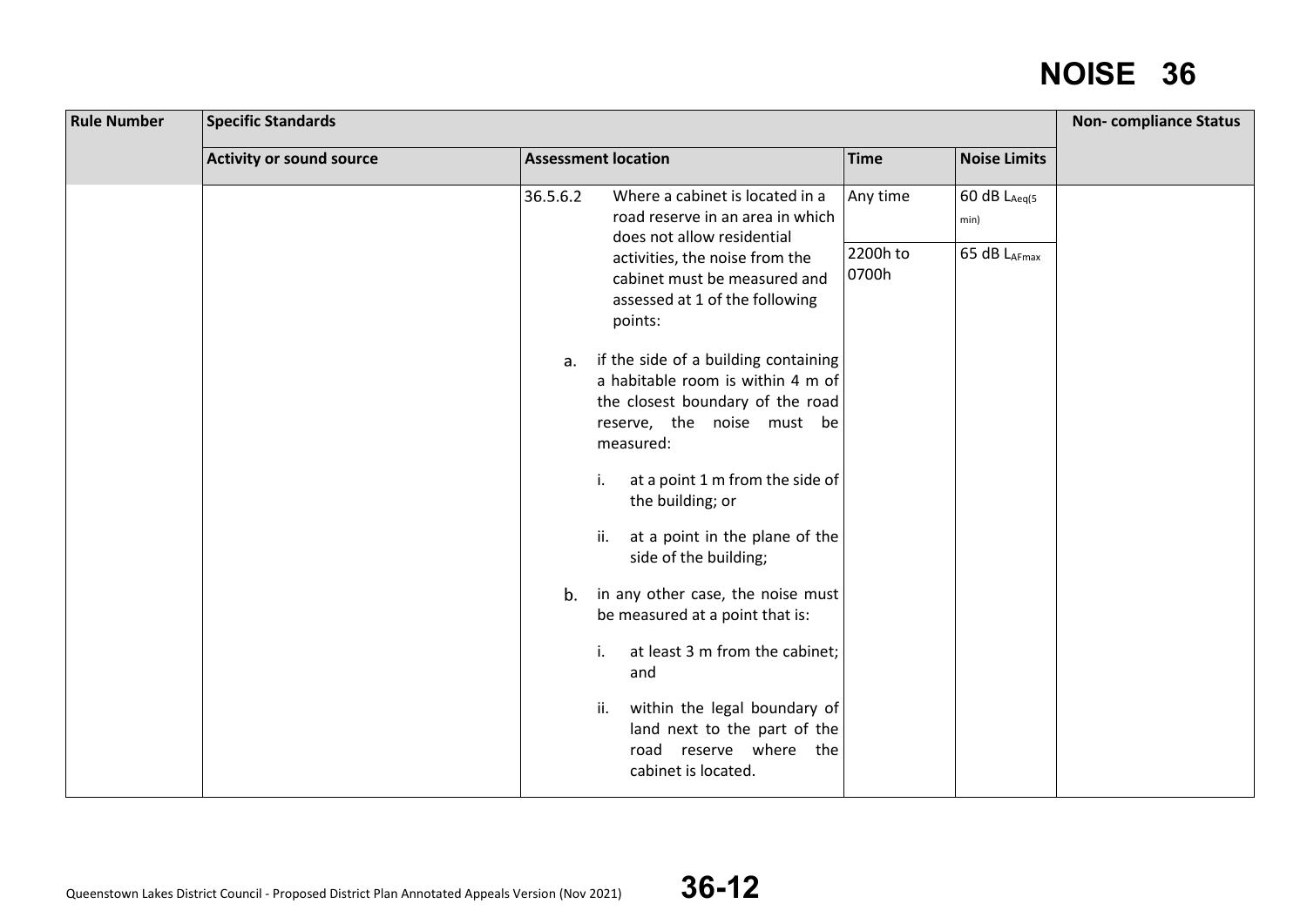| <b>Rule Number</b> | <b>Specific Standards</b>                                                                                                                                                                                                                                                                                                                                                           | <b>Non-compliance Status</b>                                                                                                                                                                                                                                                                        |                                           |                                                                                                                            |           |  |
|--------------------|-------------------------------------------------------------------------------------------------------------------------------------------------------------------------------------------------------------------------------------------------------------------------------------------------------------------------------------------------------------------------------------|-----------------------------------------------------------------------------------------------------------------------------------------------------------------------------------------------------------------------------------------------------------------------------------------------------|-------------------------------------------|----------------------------------------------------------------------------------------------------------------------------|-----------|--|
|                    | <b>Activity or sound source</b>                                                                                                                                                                                                                                                                                                                                                     | <b>Assessment location</b>                                                                                                                                                                                                                                                                          | <b>Time</b>                               | <b>Noise Limits</b>                                                                                                        |           |  |
| 36.5.7             | <b>Wind Turbines</b><br>Wind farm sound must be measured and<br>assessed in accordance with NZS 6808:2010<br><b>Acoustics - Wind Farm Noise</b>                                                                                                                                                                                                                                     | At any point within the notional boundary of $\vert$ Any time<br>any residential unit.                                                                                                                                                                                                              |                                           | 40 dB LA90(10<br>$_{min}$ or the<br>background<br>sound level<br>$L_{A90(10 min)}$<br>plus 5 dB,<br>whichever is<br>higher | <b>NC</b> |  |
| 36.5.8             | <b>Audible Bird Scaring Devices</b><br>The operation of audible devices (including<br>gas guns, audible avian distress alarms and<br>firearms for the purpose of bird scaring, and<br>excluding noise arising from fire stations).<br>In relation to gas guns, audible avian distress<br>alarms and firearms no more than 15 audible<br>events shall occur per device in any 60     | 36.5.8.1<br>At any point within a Residential   Hours of<br>Zone or the notional boundary<br>of any residential unit, other<br>than on the property in which<br>the device is located or any<br>residential unit or visitor<br>accommodation activity within<br>the Gibbston Valley Resort<br>Zone. | daylight but<br>not earlier<br>than 0600h | 65 dB LAE<br>shall apply<br>to any one<br>event                                                                            | NC        |  |
|                    | minute period.<br>Each audible event shall not exceed three<br>sound emissions from any single device<br>within a 1 minute period and no such events<br>are permitted during the period between<br>sunset and sunrise the following day.<br>The number of devices shall not exceed one<br>device per 4 hectares of land in any single<br>land holding, except that in the case of a | 36.5.8.2<br>In any public place.                                                                                                                                                                                                                                                                    | At any time                               | 90 dB $L_{AE}$ is<br>received<br>from any<br>one noise<br>event                                                            |           |  |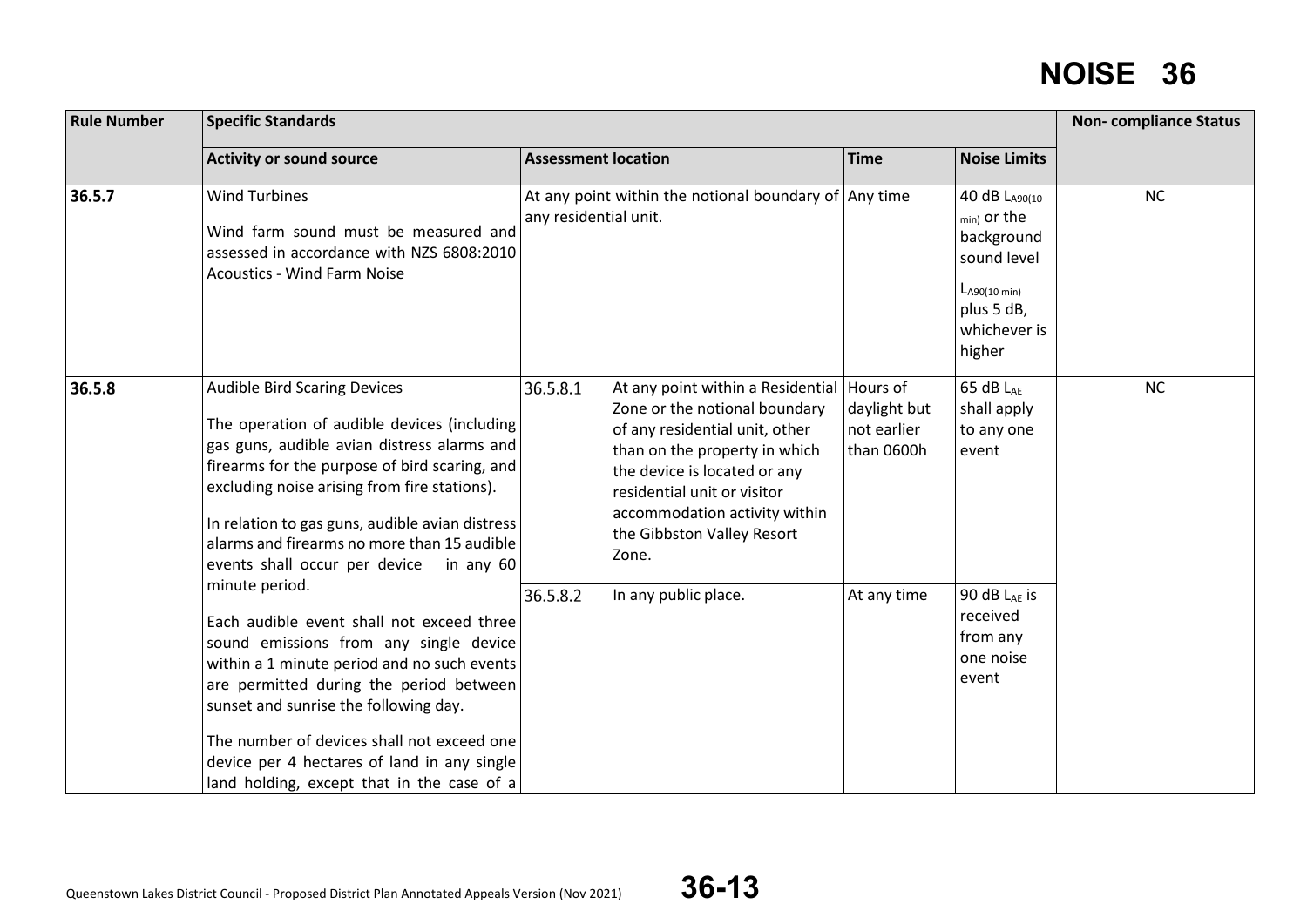| <b>Rule Number</b> | Specific Standards                                                                  |                     |             |              |  |  |
|--------------------|-------------------------------------------------------------------------------------|---------------------|-------------|--------------|--|--|
|                    | Activity or sound source                                                            | Assessment location | <b>Time</b> | Noise Limits |  |  |
|                    | single land holding less than 4 hectares in<br>area, one device shall be permitted. |                     |             |              |  |  |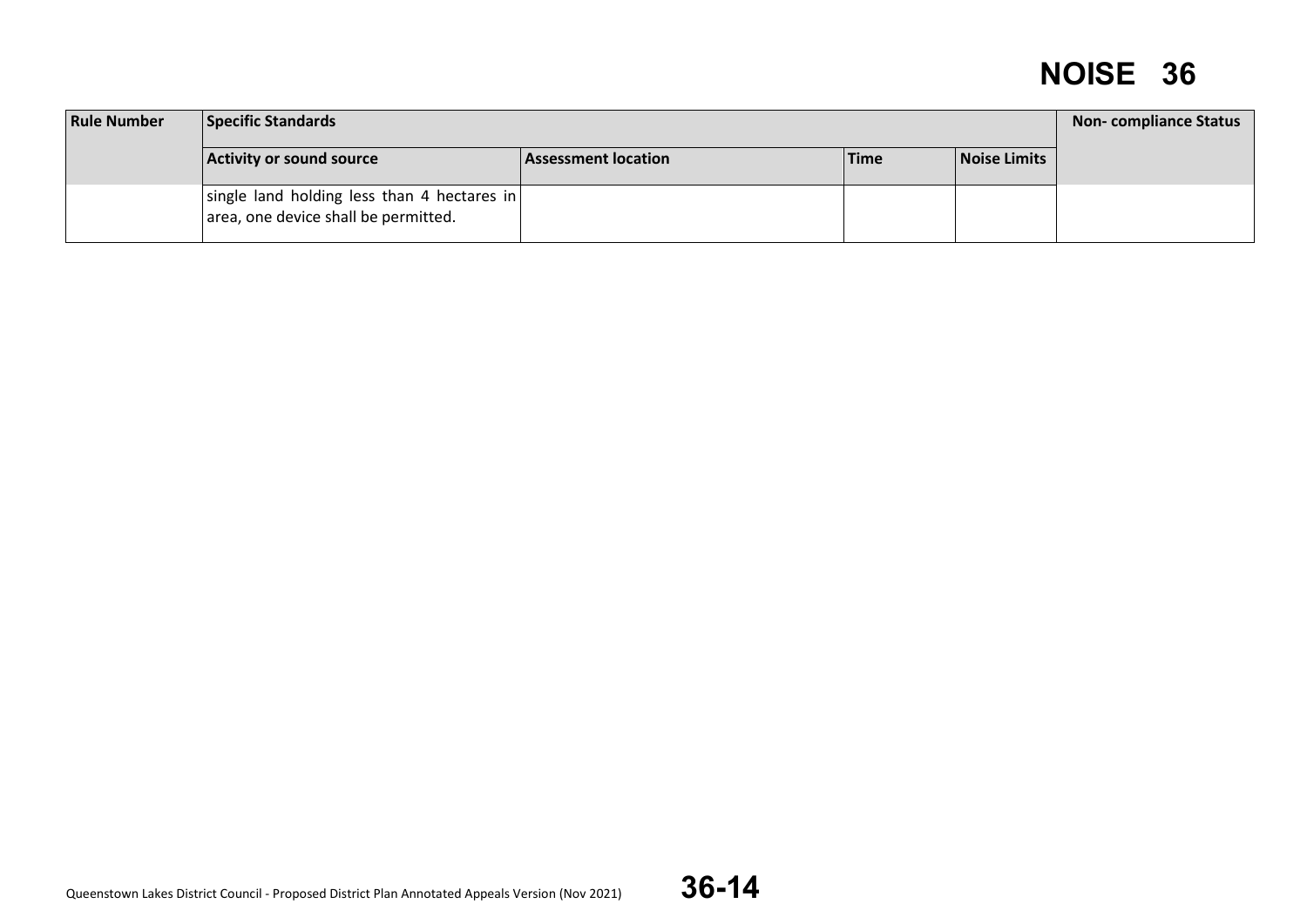| <b>Rule Number</b> | <b>Specific Standards</b>                                                                                                                                                                | <b>Non-compliance Status</b>                                                                                                                                                                                                                                           |                      |                                     |           |
|--------------------|------------------------------------------------------------------------------------------------------------------------------------------------------------------------------------------|------------------------------------------------------------------------------------------------------------------------------------------------------------------------------------------------------------------------------------------------------------------------|----------------------|-------------------------------------|-----------|
|                    | <b>Activity or sound source</b>                                                                                                                                                          | <b>Assessment location</b>                                                                                                                                                                                                                                             | <b>Time</b>          | <b>Noise Limits</b>                 |           |
| 36.5.9             | Frost fans<br>Sound from frost fans.                                                                                                                                                     | At any point within the notional boundary of $\vert$ At any time<br>any residential unit, other than residential<br>units on the same site as the activity, or any<br>residential unit or visitor accommodation<br>activity within the Gibbston Valley Resort<br>Zone. |                      | 55 dB LAeg (15<br>min)              | <b>NC</b> |
| 36.5.10            | Vibration<br>Vibration from any activity shall not exceed<br>the guideline values given in DIN 4150-<br>3:1999 Effects of vibration on structures at<br>any buildings on any other site. | On any structures or buildings on any other Refer to<br>site.                                                                                                                                                                                                          | relevant<br>standard | Refer<br>to<br>relevant<br>standard | <b>NC</b> |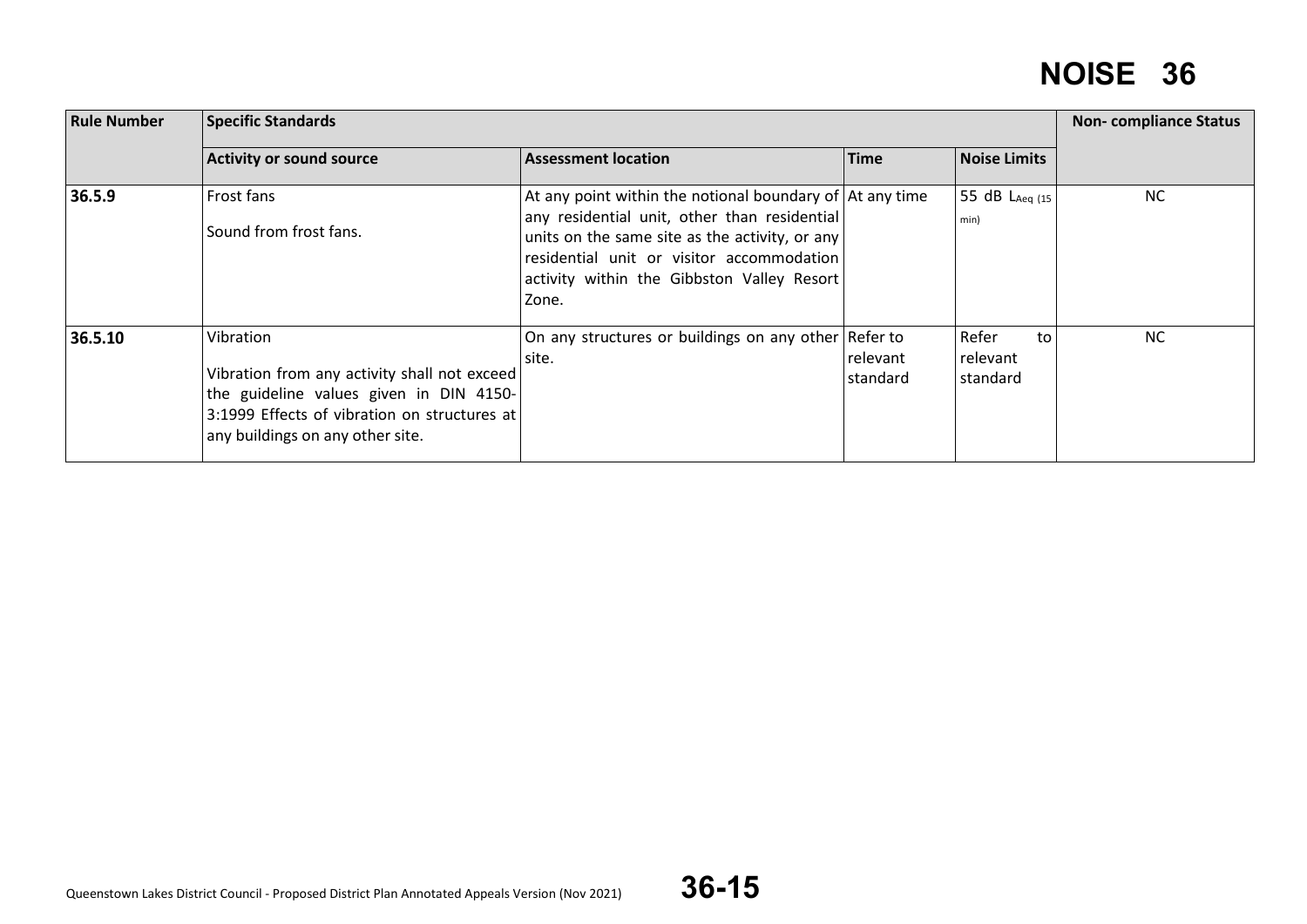| <b>Rule Number</b> | <b>Specific Standards</b>                                                                                                                                                                                                                                                                                                                                                                                                                                                                                                                                               | <b>Non-compliance Status</b>                                                                                                                                                                                                                                                                                                                                                                                                                                                                                                                                                                                                                                                                                                                                                                                                                                                                                                                                                                                                                                                                                        |              |                     |           |
|--------------------|-------------------------------------------------------------------------------------------------------------------------------------------------------------------------------------------------------------------------------------------------------------------------------------------------------------------------------------------------------------------------------------------------------------------------------------------------------------------------------------------------------------------------------------------------------------------------|---------------------------------------------------------------------------------------------------------------------------------------------------------------------------------------------------------------------------------------------------------------------------------------------------------------------------------------------------------------------------------------------------------------------------------------------------------------------------------------------------------------------------------------------------------------------------------------------------------------------------------------------------------------------------------------------------------------------------------------------------------------------------------------------------------------------------------------------------------------------------------------------------------------------------------------------------------------------------------------------------------------------------------------------------------------------------------------------------------------------|--------------|---------------------|-----------|
|                    | <b>Activity or sound source</b>                                                                                                                                                                                                                                                                                                                                                                                                                                                                                                                                         | <b>Assessment location</b>                                                                                                                                                                                                                                                                                                                                                                                                                                                                                                                                                                                                                                                                                                                                                                                                                                                                                                                                                                                                                                                                                          | <b>Time</b>  | <b>Noise Limits</b> |           |
| 36.5.11            | Helicopters<br>Sound from any helicopter landing area must<br>be measured and assessed in accordance<br>Areas.<br>In assessing noise from helicopters using NZS<br>occurring between an arrival and departure,<br>shall be measured and assessed so that the<br>sound energy that is actually received from<br>that movement is conveyed in the Sound<br>2008.<br>For the avoidance of doubt this rule does not<br>apply to Queenstown Airport and Wānaka<br>Airport.<br>Advice Note: See additional rules in Rural<br>Zone Chapter at 21.10.1, 21.10.2 and<br>21.10.3. | At any point within the notional boundary of<br>any residential unit, other than residential<br>units on the same site as the activity.<br>with NZ 6807:1994 Noise Management and For any landing area in the Hills Resort Zone,<br>Land Use Planning for Helicopter Landing the assessment location is any point within<br>the notional boundary of a residential unit<br>outside the Hills Resort Zone.<br>6807: 1994 any individual helicopter flight For any landing area in the Hogans Gully<br>movement, including continuous idling $\left $ Resort Zone, the assessment location is any<br>point within the notional boundary of a<br>residential unit outside the Hogans Gully<br>Resort Zone.<br>Exposure Level (SEL) for the movement when   *Note: The applicable noise limit in this rule<br>calculated in accordance with NZS 6801: and in rule 36.5.12 below for informal<br>airports/landing strips used by a combination<br>of both fixed wing and helicopters shall be<br>determined by an appropriately qualified<br>acoustic engineer on the basis of the<br>dominant aircraft type to be used. |              |                     |           |
|                    | 36.5.11.1 All locations except identified in<br>36.5.11.2                                                                                                                                                                                                                                                                                                                                                                                                                                                                                                               |                                                                                                                                                                                                                                                                                                                                                                                                                                                                                                                                                                                                                                                                                                                                                                                                                                                                                                                                                                                                                                                                                                                     | At all times | 50 dB $L_{dn}$      | <b>NC</b> |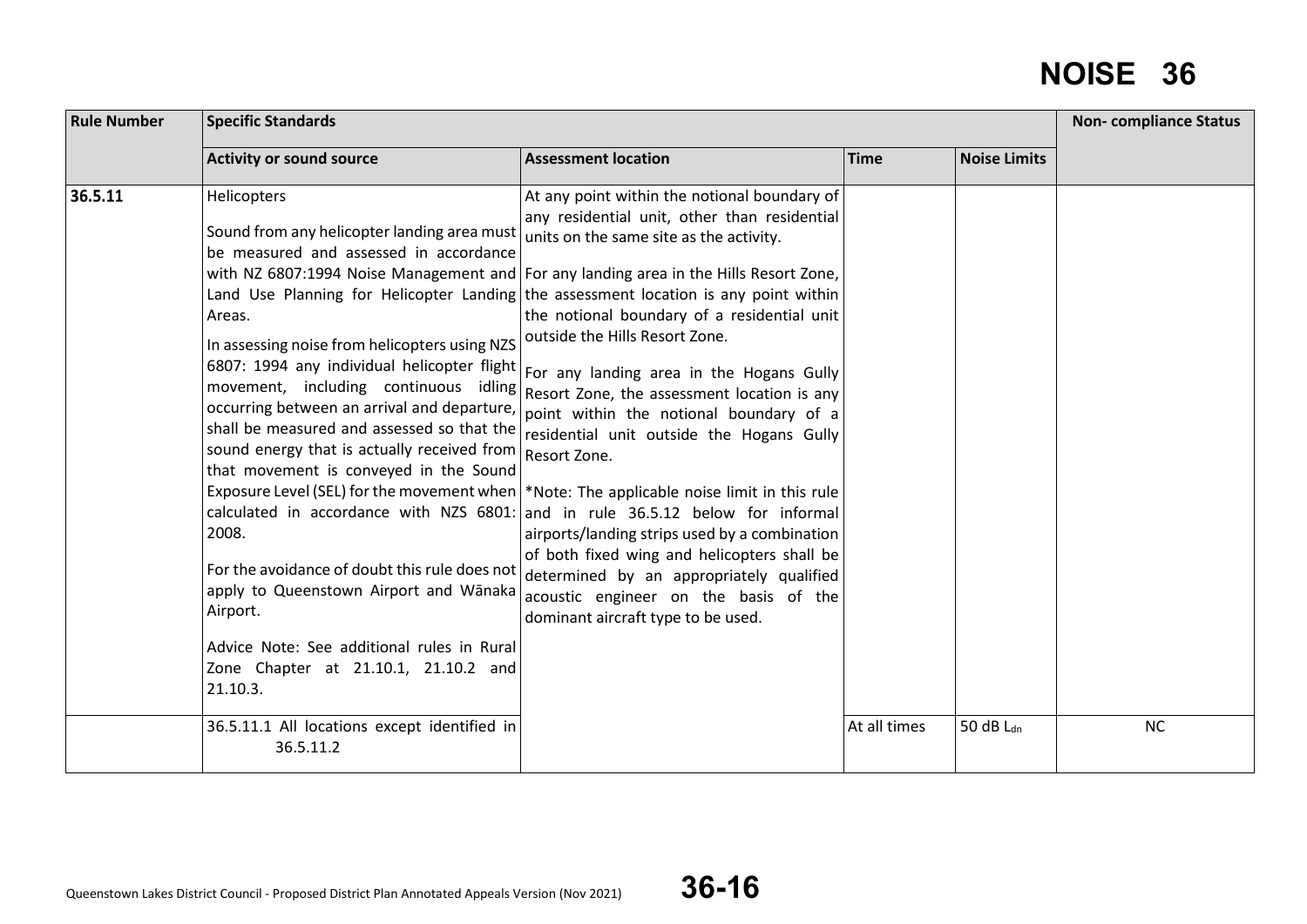| <b>Rule Number</b>             | <b>Specific Standards</b>                                                                                                                                                                                                                                                                                                                                                                                                                                 |                            |                                                                                                                                |                     |                                                      |  |
|--------------------------------|-----------------------------------------------------------------------------------------------------------------------------------------------------------------------------------------------------------------------------------------------------------------------------------------------------------------------------------------------------------------------------------------------------------------------------------------------------------|----------------------------|--------------------------------------------------------------------------------------------------------------------------------|---------------------|------------------------------------------------------|--|
|                                | <b>Activity or sound source</b>                                                                                                                                                                                                                                                                                                                                                                                                                           | <b>Assessment location</b> | <b>Time</b>                                                                                                                    | <b>Noise Limits</b> |                                                      |  |
|                                | 36.5.11.2 Lower Density Suburban<br>Residential Zone, Medium Density<br>Residential Zone, High Density<br>Residential Zone, Arrowtown<br><b>Residential Historic Management</b><br>Zone, Large Lot Residential Zone,<br>Rural Zone, Rural Residential Zone<br>and Rural Lifestyle Zone.<br>Advice Note: Rule 36.5.11.2 shall not apply to<br>helicopter noise associated with use of an<br>informal airport permitted under Rules<br>21.10.2 and 21.10.3. |                            | At all times                                                                                                                   | 40 dB $L_{dn}$      | <b>NC</b>                                            |  |
| Rule 36.5.10 and relief sought |                                                                                                                                                                                                                                                                                                                                                                                                                                                           |                            | <b>Appellant</b><br><b>Court Number</b>                                                                                        |                     | <b>Consequentially Affected</b><br><b>Provisions</b> |  |
|                                | Retain the Leq method of defining noise levels instead of using the Ldn 24 hour averaging of helicopter noise.                                                                                                                                                                                                                                                                                                                                            |                            | <b>Arthurs Point Protection</b><br>Society Incorporated<br>ENV-2018-CHC-067<br>(consent order issued)                          |                     |                                                      |  |
| Amend Rule 36.5.10 as follows: | - Measure R36.5.10 as Lmax (for the Rural Zone / Wakatipu Basin informal airports);<br>- Apply a 60dB noise limit (for the Rural Zone / Wakatipu Basin informal airports);<br>- Amend non-compliance status of R36.5.10 Discretionary (for the Rural Zone / Wakatipu Basin informal airports).                                                                                                                                                            |                            | Fairfax & Others<br>ENV-2018-CHC-096<br>(consent order issued)                                                                 |                     | Rule 36.5.11                                         |  |
| Amend Rule 36.5.10 as follows: | - Apply a 60dB noise limit (for the Rural Zone / Wakatipu Basin informal airports);<br>- Amend non-compliance status of R36.5.10 Discretionary (for the Rural Zone / Wakatipu Basin informal airports).                                                                                                                                                                                                                                                   |                            | Aircraft Owners and Pilots and<br><b>Owners Association (NZ)</b><br>Incorporated<br>ENV-2019-CHC-132<br>(consent order issued) |                     |                                                      |  |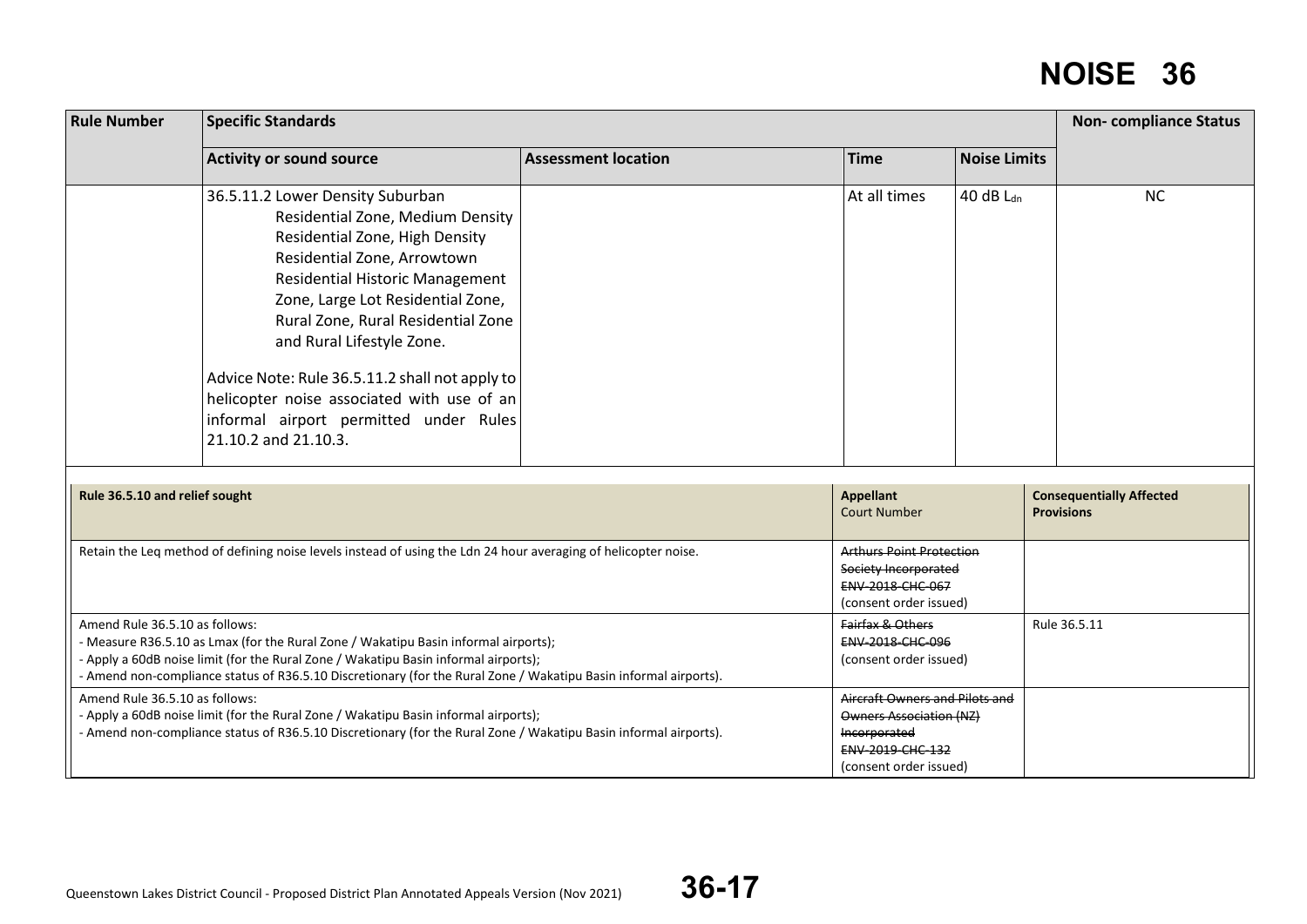| <b>Rule Number</b> | <b>Specific Standards</b>                                                                                                                                                                                                                                                                                                                                                 |                                                                                                                                                                                                                                                                                                                                                                                                                                                                                                                                                                         |                                                                                                                                                                           |                       |           |  |
|--------------------|---------------------------------------------------------------------------------------------------------------------------------------------------------------------------------------------------------------------------------------------------------------------------------------------------------------------------------------------------------------------------|-------------------------------------------------------------------------------------------------------------------------------------------------------------------------------------------------------------------------------------------------------------------------------------------------------------------------------------------------------------------------------------------------------------------------------------------------------------------------------------------------------------------------------------------------------------------------|---------------------------------------------------------------------------------------------------------------------------------------------------------------------------|-----------------------|-----------|--|
|                    | <b>Activity or sound source</b>                                                                                                                                                                                                                                                                                                                                           | <b>Assessment location</b>                                                                                                                                                                                                                                                                                                                                                                                                                                                                                                                                              | <b>Time</b>                                                                                                                                                               | <b>Noise Limits</b>   |           |  |
|                    | Measure noise standards as Lmax rather than Ldn in respect of fixed wing and helicopter standards in Table 3.                                                                                                                                                                                                                                                             |                                                                                                                                                                                                                                                                                                                                                                                                                                                                                                                                                                         | <b>Te Anau Developments</b><br>Limited<br><b>ENV 2018 CHC 106</b><br>(as per further particulars<br>received)<br>(consent order issued)                                   |                       |           |  |
|                    | Amend or delete Rule 36.5.13 so that non-conformance is a discretionary activity, not a non complying activity, and the ISO<br>2922:2000 and ISO 14509 1:2008 are applied in respect of Ski Area Sub Zones. Amend the rule to ensure that the use of<br>helicopters (or sound from helicopters) within SASZs will not be a non complying activity.                        |                                                                                                                                                                                                                                                                                                                                                                                                                                                                                                                                                                         | <b>Cardrona Alpine Resort</b><br>Limited<br>ENV-2018-CHC-117<br>(relief withdrawn)                                                                                        |                       |           |  |
|                    | Amend Rule 36.5.10 to: 1. Apply a 60dB noise limit for informal airports within the Wakatipu Basin Rural Amenity Zone and<br>Wakatipu Basin Lifestyle Precinct; and 2. Amend the non-compliance status to Discretionary for informal airports within the<br>Wakatipu Basin Rural Amenity Zone and Wakatipu Basin Lifestyle Precinct.                                      |                                                                                                                                                                                                                                                                                                                                                                                                                                                                                                                                                                         | Fairfax A<br>ENV-2019-CHC-071<br>(consent order issued)<br><b>Aircraft Owners and Pilots</b><br><b>Association (NZ) Inc</b><br>ENV-2019-CHC-072<br>(consent order issued) |                       |           |  |
| 36.5.12            | <b>Fixed Wing Aircraft</b><br>Sound from airports/landing strips for fixed<br>wing aircraft must be measured and<br>assessed in accordance with NZS 6805:1992<br>Planning.<br>For the avoidance of doubt this rule does not<br>apply to Queenstown and Wānaka Airports.<br>Advice Note: See additional rules in Rural<br>Zone Chapter at 21.10.1, 21.10.2 and<br>21.10.3. | At any point within the notional boundary of $\vert$ At all times<br>any residential unit and at any point within a<br>residential site other than residential units on<br>the same site as the activity.<br>Airport Noise Management and Land Use  *Note: The applicable noise limit in this rule<br>and in rule 36.5.11 above for informal<br>airports/landing strips used by a combination<br>of both fixed wing and helicopters shall be<br>determined by an appropriately qualified<br>acoustic engineer on the basis of the<br>dominant aircraft type to be used. |                                                                                                                                                                           | 55 dB L <sub>dn</sub> | <b>NC</b> |  |

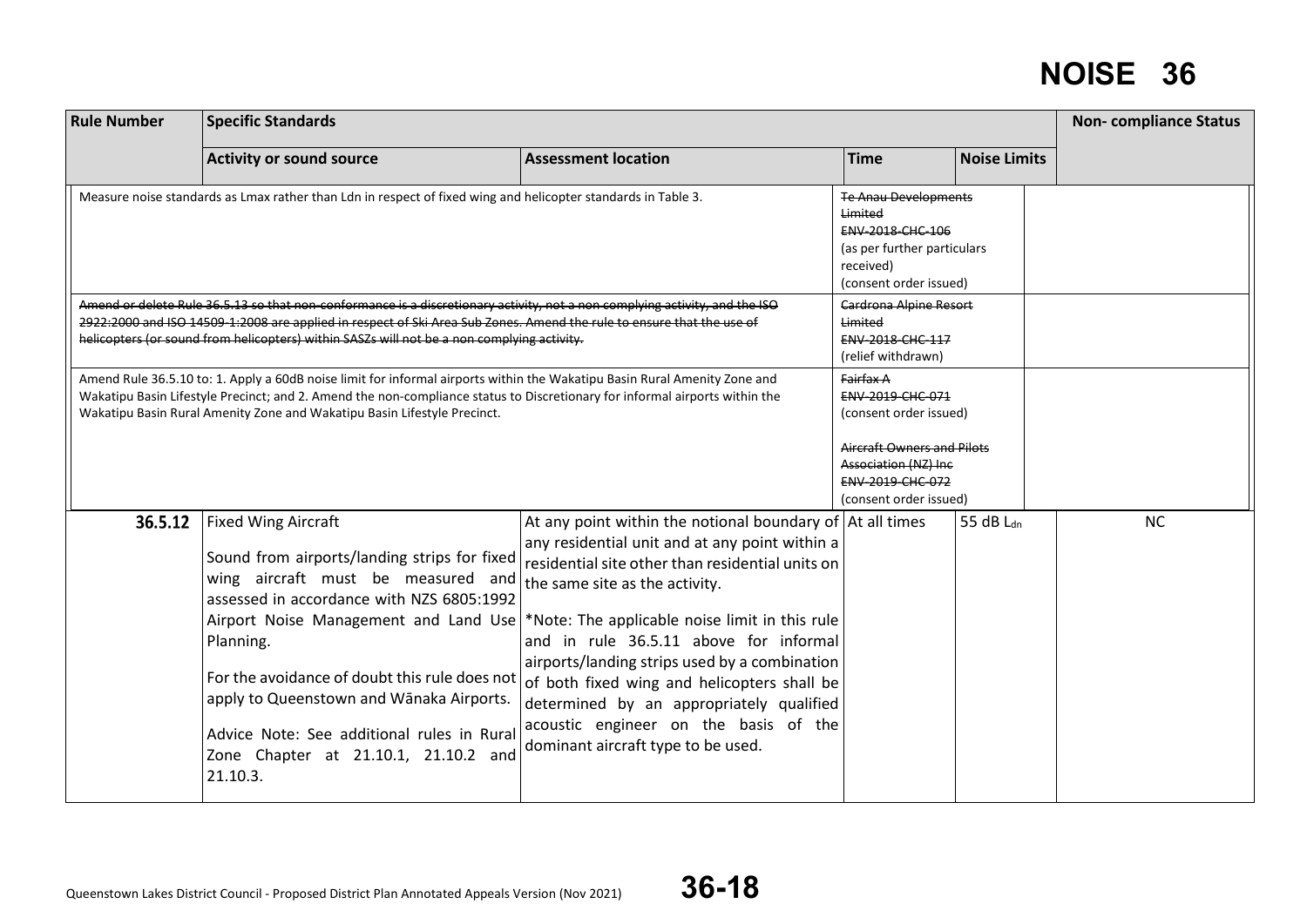| <b>Rule Number</b>             |                                                                                                                                                                                                                                                                                                                                  | <b>Non-compliance Status</b>        |                                                                                       |                               |    |                                                      |
|--------------------------------|----------------------------------------------------------------------------------------------------------------------------------------------------------------------------------------------------------------------------------------------------------------------------------------------------------------------------------|-------------------------------------|---------------------------------------------------------------------------------------|-------------------------------|----|------------------------------------------------------|
|                                | <b>Activity or sound source</b>                                                                                                                                                                                                                                                                                                  | <b>Assessment location</b>          | <b>Time</b>                                                                           | <b>Noise Limits</b>           |    |                                                      |
| Rule 36.5.11 and relief sought |                                                                                                                                                                                                                                                                                                                                  |                                     | <b>Appellant</b><br><b>Court Number</b>                                               |                               |    | <b>Consequentially Affected</b><br><b>Provisions</b> |
|                                | Measure noise standards as Lmax rather than Ldn in respect of fixed wing and helicopter standards in Table 3.                                                                                                                                                                                                                    |                                     | Te Anau Developments<br>Limited<br>ENV-2018-CHC-106<br>(further particulars received) |                               |    |                                                      |
| 36.5.13                        | <b>Construction Noise</b><br>Construction sound must be measured and<br>assessed in accordance with NZS 6803:1999<br>Acoustics - Construction Noise. Construction<br>sound must comply with the recommended<br>upper limits in Tables 2 and 3 of NZS 6803.<br>Construction sound must be managed in<br>accordance with NZS 6803. | At any point within any other site. | Refer to<br>relevant<br>standard                                                      | Refer<br>relevant<br>standard | to | D                                                    |
| 36.5.14                        | Commercial Motorised Craft (excluding 25 metres from the craft.<br>public water ferry services and the TSS<br>Earnslaw)<br>Sound from motorised craft must be<br>measured and assessed in accordance with<br>ISO 2922:2000 and ISO 14509-1:2008.                                                                                 |                                     | 0800 to 2000h 77 dB LASmax<br>2000h<br>0800h                                          | to 67 dB $L_{ASmax}$          |    | <b>NC</b>                                            |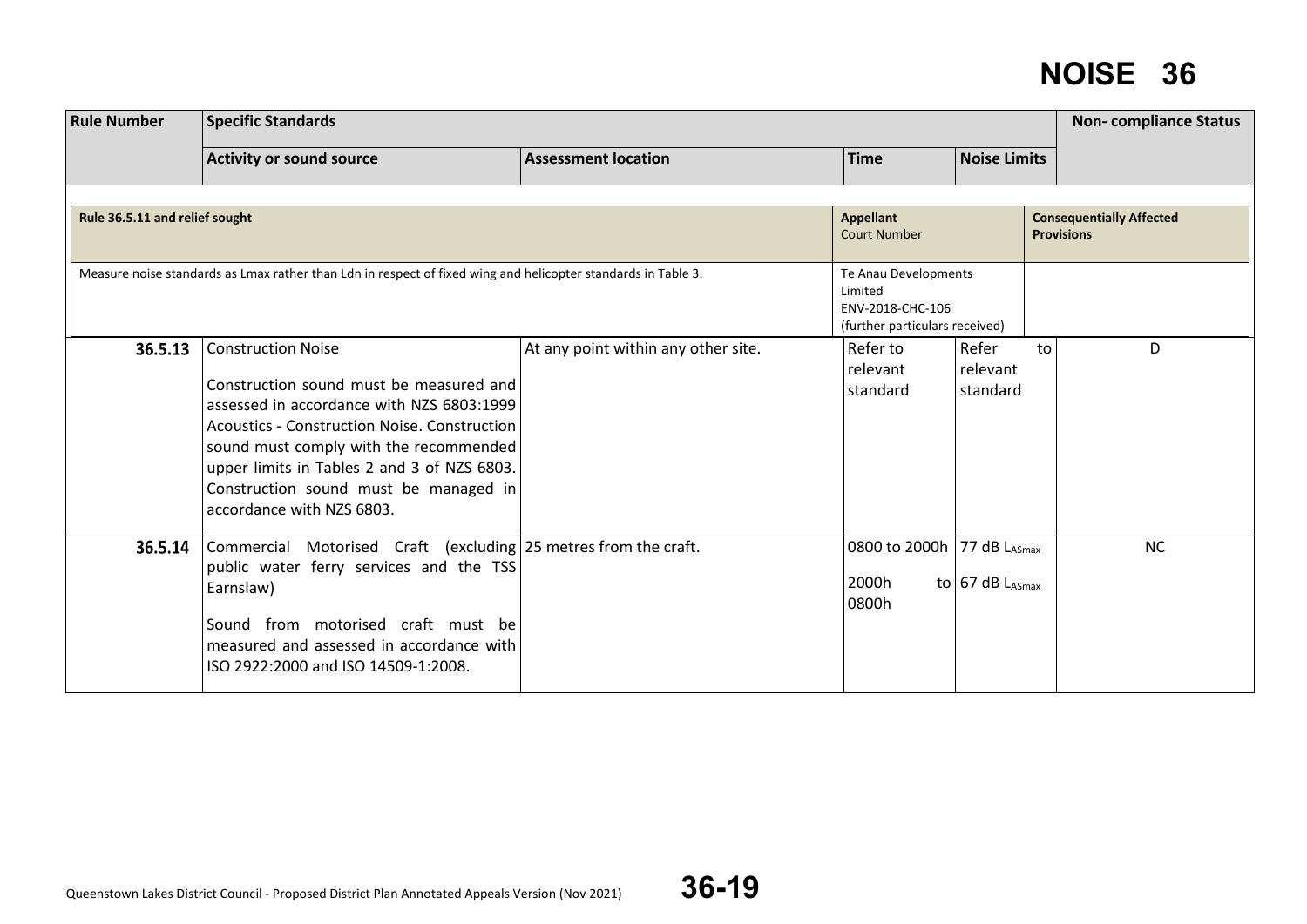| <b>Rule Number</b> | <b>Specific Standards</b> |                                                                                                                                                      |                                                                                                                                 |                                              |             |                                        | <b>Non-compliance Status</b>    |                                                                                                                                                                                                                                                                                                                                                                                  |
|--------------------|---------------------------|------------------------------------------------------------------------------------------------------------------------------------------------------|---------------------------------------------------------------------------------------------------------------------------------|----------------------------------------------|-------------|----------------------------------------|---------------------------------|----------------------------------------------------------------------------------------------------------------------------------------------------------------------------------------------------------------------------------------------------------------------------------------------------------------------------------------------------------------------------------|
|                    |                           | <b>Activity or sound source</b>                                                                                                                      |                                                                                                                                 | <b>Assessment location</b>                   | <b>Time</b> |                                        | <b>Noise Limits</b>             |                                                                                                                                                                                                                                                                                                                                                                                  |
|                    |                           |                                                                                                                                                      |                                                                                                                                 |                                              |             |                                        |                                 |                                                                                                                                                                                                                                                                                                                                                                                  |
|                    |                           | Rule 36.5.13 and relief sought                                                                                                                       | <b>Appellant</b><br><b>Court Number</b>                                                                                         |                                              |             | <b>Provisions</b>                      | <b>Consequentially Affected</b> |                                                                                                                                                                                                                                                                                                                                                                                  |
|                    |                           | Delete Rule 36.5.13                                                                                                                                  | <b>Real Journeys Limited</b><br>ENV 2018 CHC 131<br>(consent order issued)<br><b>ENV 2018 CHC 138</b><br>(consent order issued) | Real Journeys (trading as Go Orange Limited) |             |                                        |                                 |                                                                                                                                                                                                                                                                                                                                                                                  |
| 36.5.15            |                           | Public water ferry services Sound from 25 metres from the craft<br>motorised craft must be measured and<br>assessed in accordance with ISO 2922:2000 |                                                                                                                                 |                                              |             | 0700h to<br>2200h<br>2200h to<br>0700h | 77 dB LASmax<br>67 dB LASmax    | <b>RD</b><br>Discretion is restricted to<br>the following matters:<br>a. The degree to which the<br>activity supports an<br>efficient and convenient<br>passenger transport<br>service.<br>b. As relevant to noise<br>effects:<br>i. The degree to which<br>the noise limited is<br>exceeded;<br>ii. The frequency and<br>timing of craft<br>movements, in<br>particular between |

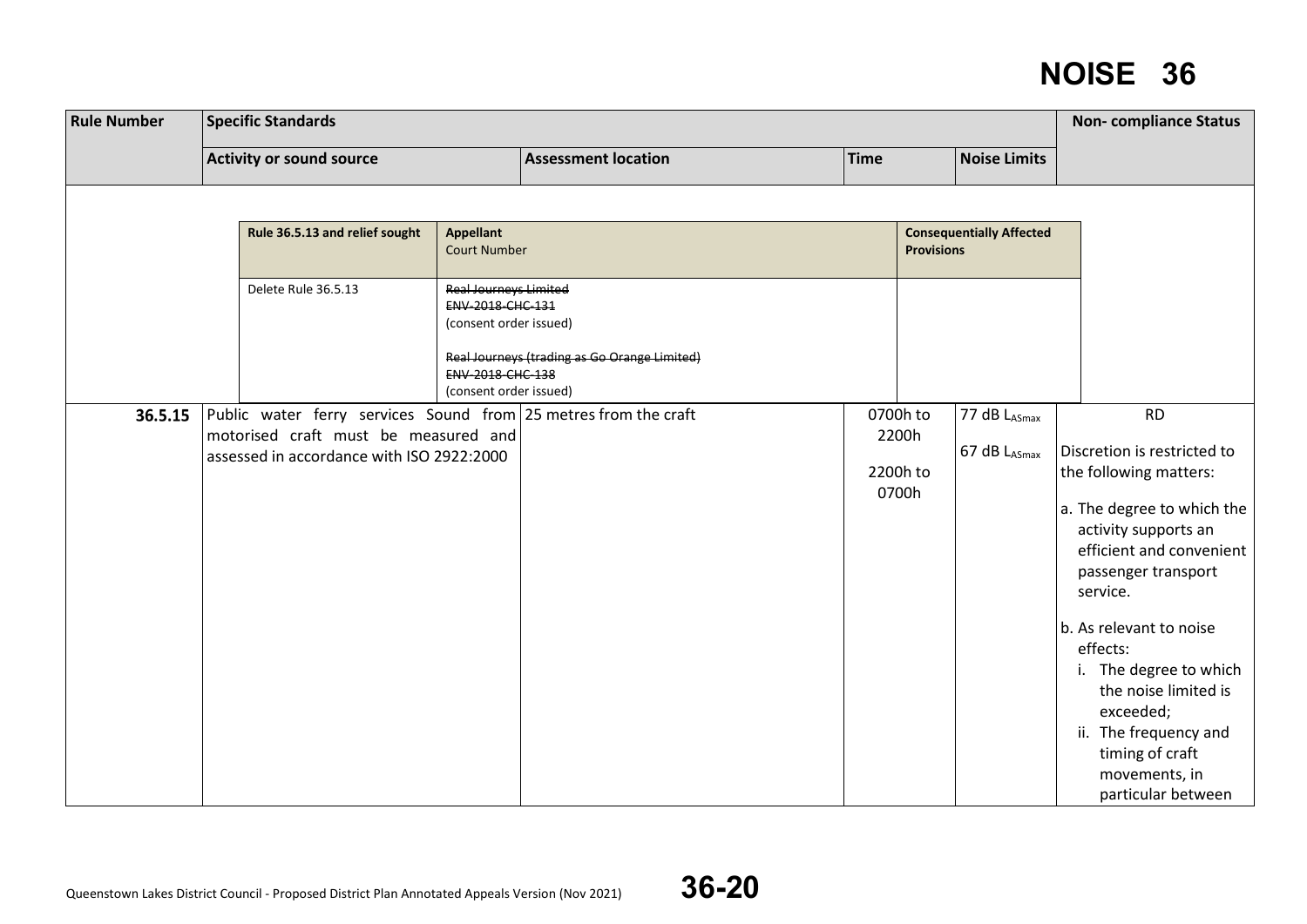| <b>Rule Number</b> | <b>Specific Standards</b>                                 |                                                                                                                                                                                  |                   |                      |                                                                                                                                                                                         |  |  |  |
|--------------------|-----------------------------------------------------------|----------------------------------------------------------------------------------------------------------------------------------------------------------------------------------|-------------------|----------------------|-----------------------------------------------------------------------------------------------------------------------------------------------------------------------------------------|--|--|--|
|                    | <b>Activity or sound source</b>                           | <b>Assessment location</b>                                                                                                                                                       | Time              | <b>Noise Limits</b>  |                                                                                                                                                                                         |  |  |  |
|                    |                                                           |                                                                                                                                                                                  |                   |                      | 2200 and 0700<br>hours;<br>iii. The proximity of the<br>craft route to<br>sensitive receivers;<br>iv. The nature of the<br>ambient noise<br>environment;                                |  |  |  |
|                    |                                                           |                                                                                                                                                                                  |                   |                      | v. The degree to which<br>noise effects can<br>practicably be<br>avoided, remedied or<br>mitigated, including<br>by noise attenuation<br>of the craft; and<br>vi. Cumulative effects in |  |  |  |
|                    |                                                           |                                                                                                                                                                                  |                   |                      | conjunction with<br>other surface water-<br>based activities.<br>c. Location monitoring<br>mechanisms of the craft<br>and availability of<br>records for Council<br>inspection.         |  |  |  |
| 36.5.16            | Rural Zone, excluding sound from aircraft the Rural Zone. | Sound from the Airport Zone - Queenstown At any point within the Residential Zone and<br>received in the Residential Zones, and the at any point within the notional boundary in | 0700h to<br>2200h | 55 dB Aeq(15<br>min) | <b>RD</b><br>Discretion is restricted to<br>the extent of effects of                                                                                                                    |  |  |  |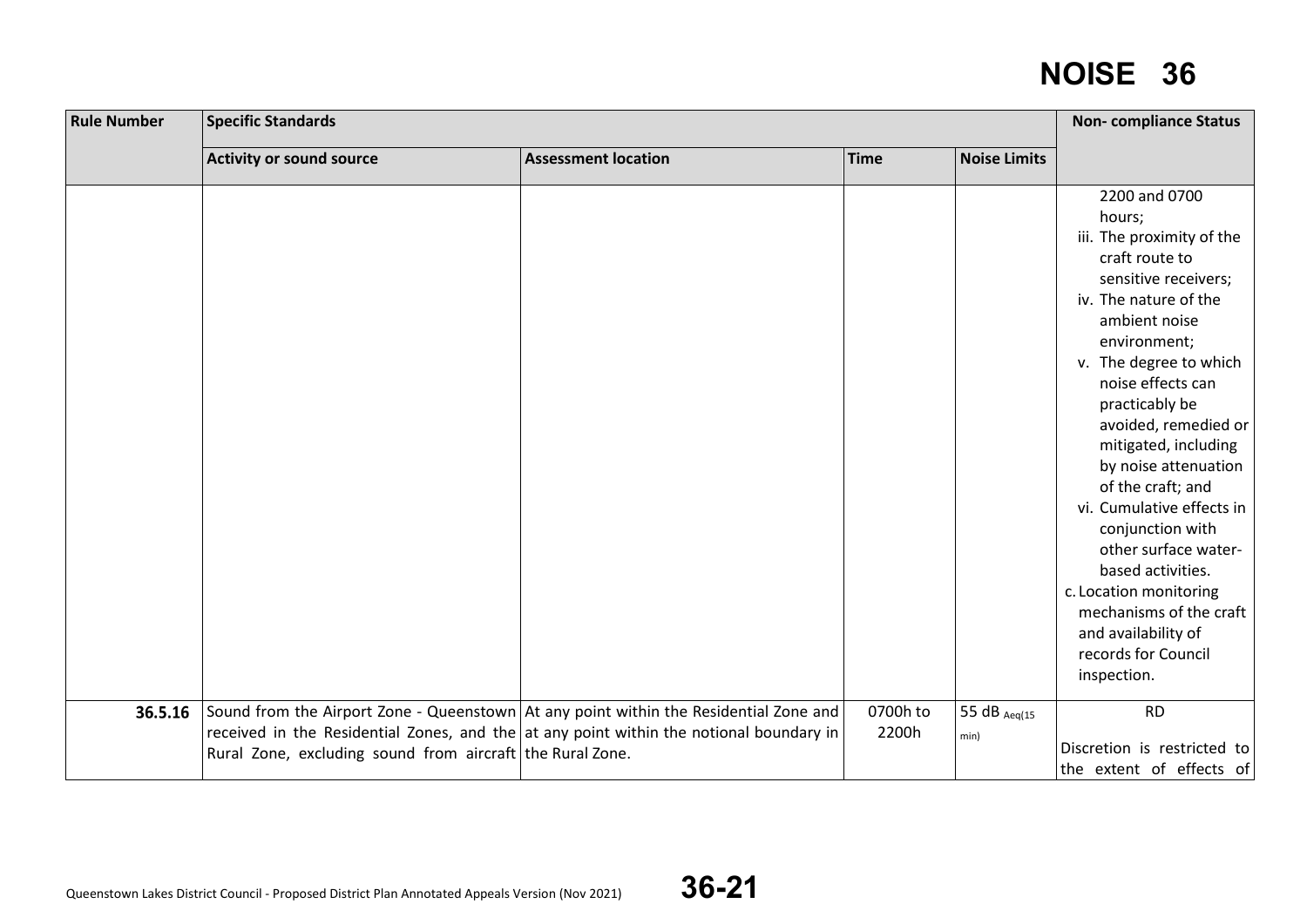| <b>Rule Number</b> | <b>Specific Standards</b>                                                                                                                                                                                                                                                                                                    |                                                                    |                                                                                                             |                                                     | <b>Non-compliance Status</b>                 |  |
|--------------------|------------------------------------------------------------------------------------------------------------------------------------------------------------------------------------------------------------------------------------------------------------------------------------------------------------------------------|--------------------------------------------------------------------|-------------------------------------------------------------------------------------------------------------|-----------------------------------------------------|----------------------------------------------|--|
|                    | <b>Activity or sound source</b>                                                                                                                                                                                                                                                                                              | <b>Assessment location</b>                                         | <b>Time</b>                                                                                                 | <b>Noise Limits</b>                                 |                                              |  |
|                    | subject to<br>that are<br>the<br>operations<br>Queenstown Airport Designation No.2.                                                                                                                                                                                                                                          |                                                                    | 2200h to<br>0700h                                                                                           | 45 dB $_{Aeq(15)}$<br>min)<br>70 $dB$ AFmax         | noise<br>generated<br>on<br>adjoining zones. |  |
| 36.5.17            | from activities in<br>the<br>Sound<br>Industrial and Service Zone.<br>Note: For the purpose of this rule, a road that<br>is located outside this zone is not deemed to<br>be a "site outside this zone" and, as such, the<br>noise levels specified in a above may be<br>exceeded on road reserves adjacent to this<br>zone. | General At any point within any site located in any<br>other zone. | Refer to<br>standard<br>relevant to the relevant to<br>zone in which   the zone in<br>noise is<br>received. | Refer to<br>standard<br>which noise<br>is received. | <b>NC</b>                                    |  |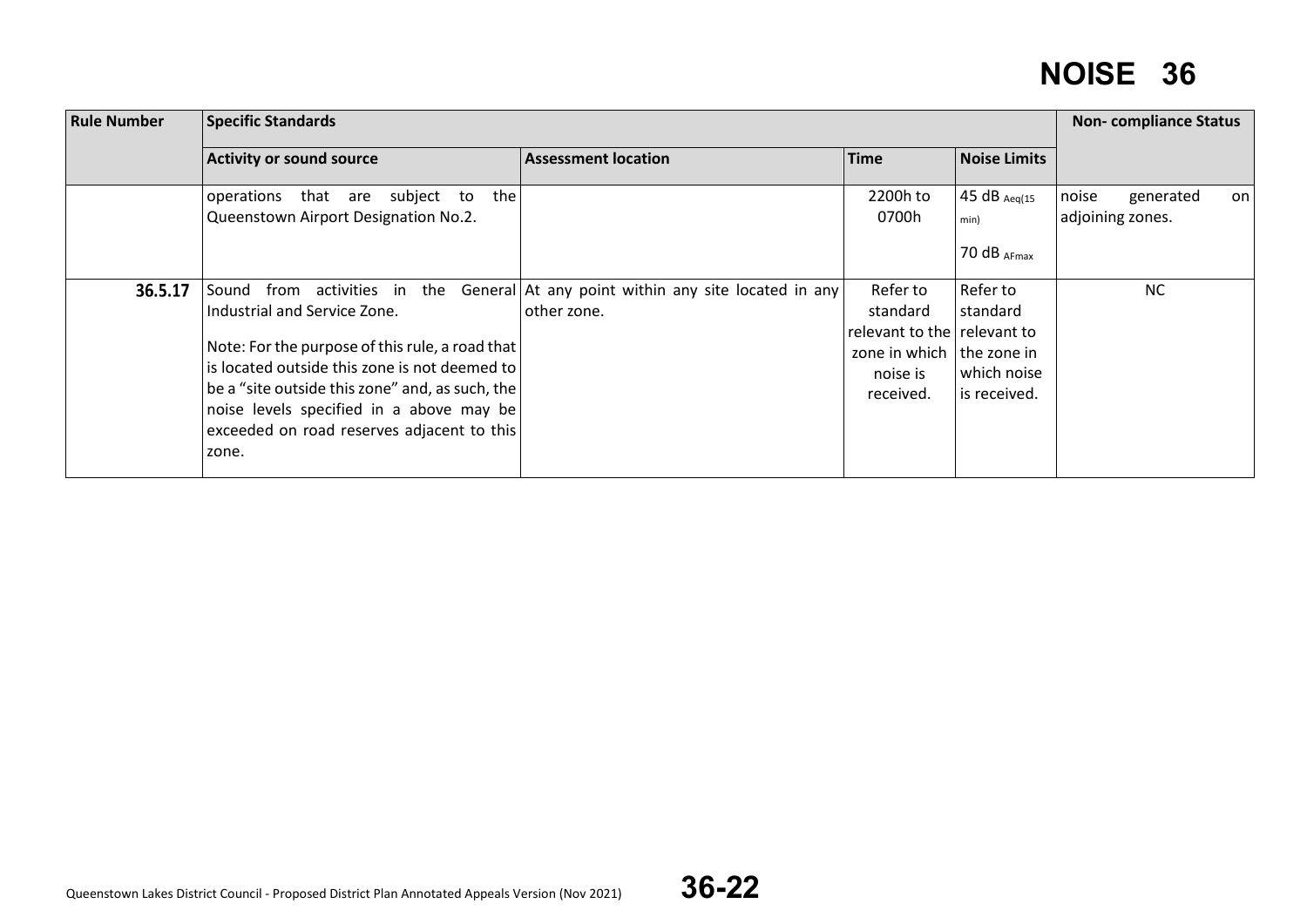#### **36.6 Airport Noise**

#### 36.6.1 **Sound Insulation Requirements for the Queenstown and Wānaka Airport - Acceptable Construction Materials (Table 4).**

The following table sets out the construction materials required to achieve appropriate sound insulation within the airport Air Noise Boundary (ANB) as shown on the District Plan web mapping application.

| <b>Building Element</b>         | <b>Minimum Construction</b>                                                                                                 |                                                                         |                                                                                                                 |                                                                |  |
|---------------------------------|-----------------------------------------------------------------------------------------------------------------------------|-------------------------------------------------------------------------|-----------------------------------------------------------------------------------------------------------------|----------------------------------------------------------------|--|
| <b>External Walls</b>           | <b>Exterior Lining</b><br>Brick or concrete block or concrete, or 20mm<br>timber or 6mm fibre cement                        |                                                                         |                                                                                                                 |                                                                |  |
|                                 | Insulation                                                                                                                  |                                                                         | Not required for acoustical purposes                                                                            |                                                                |  |
|                                 | Frame                                                                                                                       |                                                                         | One layer of 9mm gypsum or plasterboard (or<br>an equivalent combination of exterior and<br>interior wall mass) |                                                                |  |
| Windows/Glazed Doors            | Double-glazing with 4 mm thick panes separated by a cavity at least 12<br>mm wide                                           |                                                                         |                                                                                                                 |                                                                |  |
| <b>Pitched Roof</b><br>Cladding |                                                                                                                             | 0.5mm profiled steel or masonry tiles or 6mm<br>corrugated fibre cement |                                                                                                                 |                                                                |  |
|                                 | Insulation                                                                                                                  | 100mm thermal insulation blanket/batts                                  |                                                                                                                 |                                                                |  |
|                                 | Ceiling                                                                                                                     | 1 layer 9mm gypsum or plaster board                                     |                                                                                                                 |                                                                |  |
|                                 |                                                                                                                             |                                                                         |                                                                                                                 |                                                                |  |
|                                 | Rule 36.6.1 (Table 4) and relief<br>sought                                                                                  |                                                                         | <b>Appellant</b><br><b>Court Number</b>                                                                         | <b>Consequentially</b><br><b>Affected</b><br><b>Provisions</b> |  |
|                                 | Amend Rule 36.6.1 (Table 4)<br>'Minimum Construction'<br>'Ceiling' as follows:<br>1 Layer 1mm-9mm gypsum or<br>plasterboard |                                                                         | Queenstown Airport<br><b>Corporation Limited</b><br>ENV-2018-CHC-093<br>(consent order issued)                  |                                                                |  |
|                                 |                                                                                                                             |                                                                         |                                                                                                                 |                                                                |  |
| <b>Skillion Roof</b>            | Cladding                                                                                                                    | 0.5mm profiled steel or 6mm fibre cement                                |                                                                                                                 |                                                                |  |
|                                 | Sarking                                                                                                                     | None Required                                                           |                                                                                                                 |                                                                |  |
|                                 | Insulation                                                                                                                  |                                                                         | 100mm thermal insulation blanket/batts                                                                          |                                                                |  |
|                                 | Ceiling                                                                                                                     | 1 layer 9mm gypsum or plasterboard                                      |                                                                                                                 |                                                                |  |
| <b>External Door</b>            | Solid core door (min 24kg/m2) with weather seals                                                                            |                                                                         |                                                                                                                 |                                                                |  |

Note: The specified construction materials in this table are the minimum required to meet the Indoor Design Sound Level. Alternatives with greater mass or larger thicknesses of insulation will be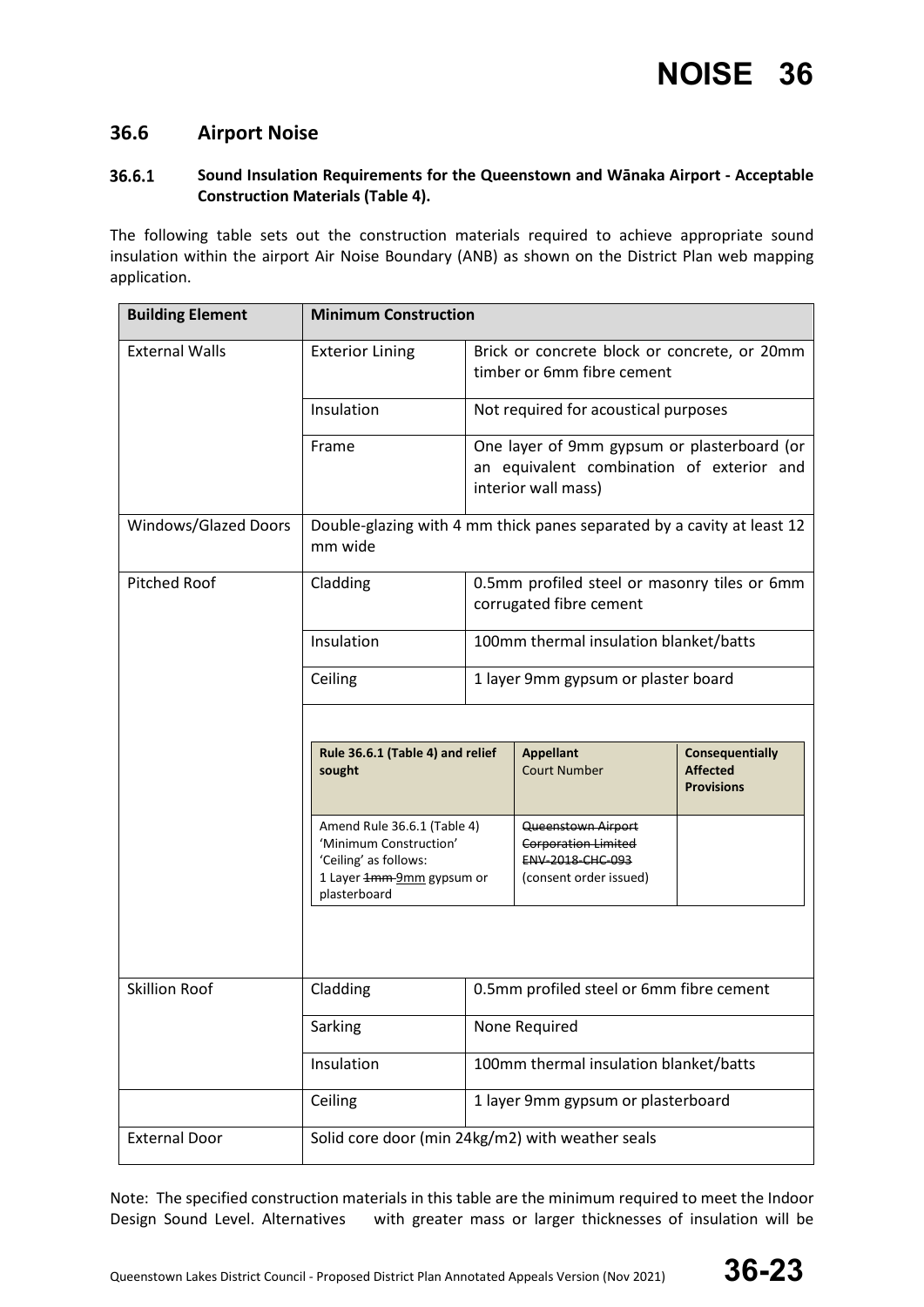acceptable. Any additional construction requirements to meet other applicable standards not covered by this rule (e.g. fire, Building Code etc.) would also need to be implemented.

#### 36.6.2 **Ventilation Requirements for the Queenstown and Wānaka Airport**

The following applies to the ventilation requirements within the airport Outer Control Boundary (OCB) and Air Noise Boundary (ANB).

Critical Listening Environments must have a ventilation and cooling system(s) designed, constructed and maintained to achieve the following:

- an outdoor air ventilation system. The ventilation rate must be able to be controlled by the occupant in increments as follows:
	- i. a low air flow setting that provides air at a rate of between 0.35 and 0.5 air changes per hour. The sound of the system on this setting must not exceed 30dB LAeg(30s) when measured 2m away from any grille or diffuser;
	- ii. a high air flow setting that provides at least 5 air changes per hour. The sound of the system on this setting must not exceed 35 dB  $L_{\text{Aeg(30s)}}$  when measured 2m away from any grille or diffuser.
- b. the system must provide, either by outdoor air alone, combined outdoor air and heating/cooling system or by direct room heating / cooling:
	- i. cooling that is controllable by the occupant and can maintain the temperature within the Critical Listening Environment at no greater than 25°C; and
	- ii. heating that is controllable by the occupant and can maintain the temperature within the Critical Listening Environment at no less than 18°C ;and
	- iii. the sound of the system when in heating or cooling mode must not exceed 35 dB LAeg(30s) when measured 2m away from any grille or diffuser.
- a relief air path must be provided to ensure the pressure difference between the Critical Listening Environments and outside is never greater than 30Pa;
- d. if cooling is provided by a heat pump then the requirements of (a)(ii) and (c) do not apply.

Note: Where there is an existing ventilation, heating and/or cooling system, and/or relief air path within a Critical Listening Environment that meets the criteria stated in the rule, the existing system may be utilised to demonstrate compliance with the rule.

#### **36.7 Ventilation Requirements for other Zones (Table 5)**

The following table (Table 5) sets out the ventilation requirements in the Wānaka and Queenstown Town Centre Zones, the Local Shopping Centre Zone, General Industrial and Service Zone and the Business Mixed Use Zone.

#### **Table 5**

| Room Type | <b>Outdoor Air Ventilation Rate</b><br>(Air Changes Room Type per Hour, ac/hr) |                     |
|-----------|--------------------------------------------------------------------------------|---------------------|
|           | <b>Low Setting</b>                                                             | <b>High Setting</b> |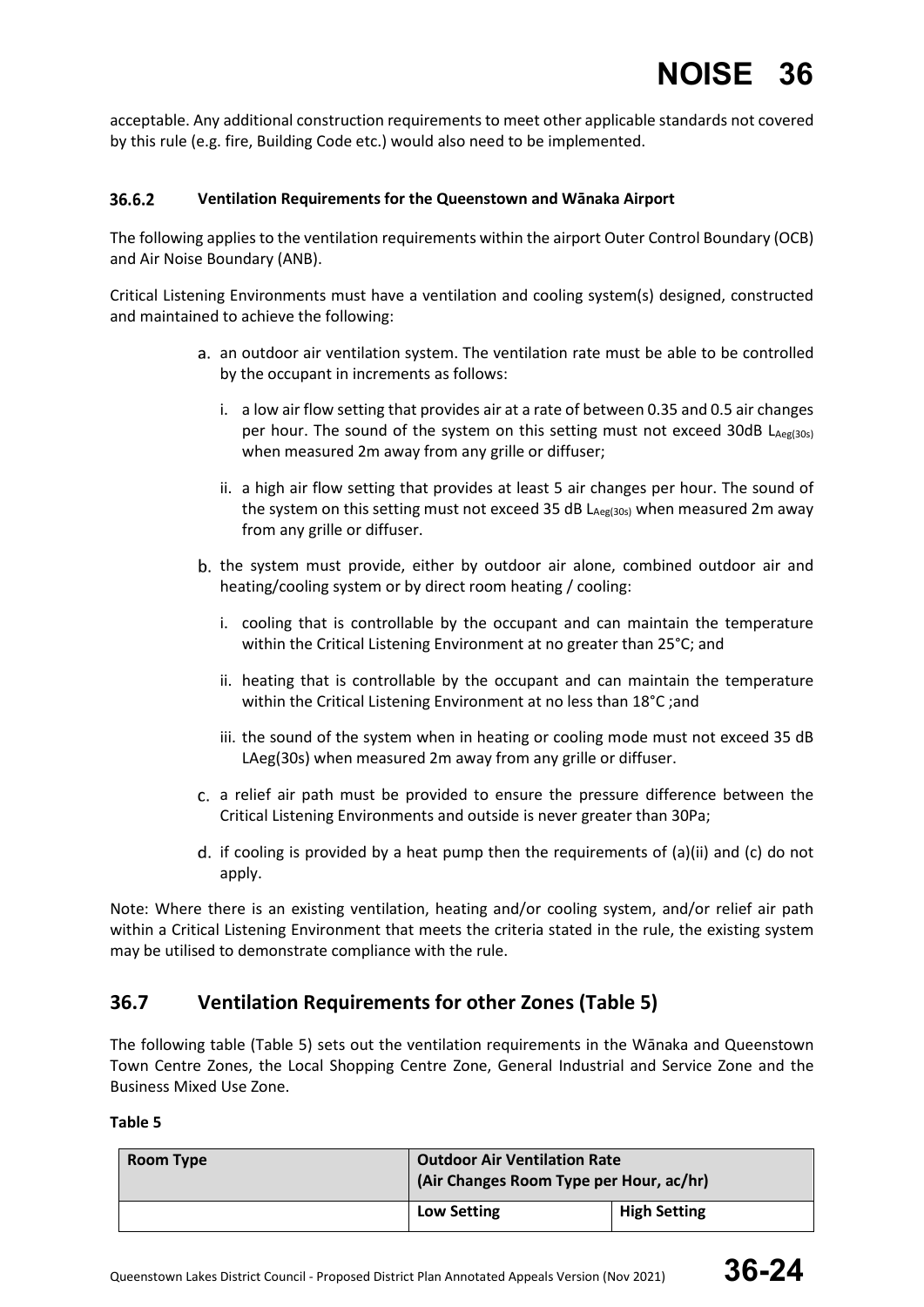| <b>Bedrooms</b>                                                                                                                                                                                                                                                                                                            | $1-2$ ac/hr                                                                                         | Min. 5 ac/hr  |  |
|----------------------------------------------------------------------------------------------------------------------------------------------------------------------------------------------------------------------------------------------------------------------------------------------------------------------------|-----------------------------------------------------------------------------------------------------|---------------|--|
| <b>Other Critical Listening Environments</b>                                                                                                                                                                                                                                                                               | $1-2$ ac/hr                                                                                         | Min. 15 ac/hr |  |
| Noise from ventilation systems shall not exceed 35 dB LAeq(1 min), on High Setting and 30 dB LAeq(1 min),<br>on Low Setting. Noise levels shall be measured at a distance of to 2 m from any diffuser.                                                                                                                     |                                                                                                     |               |  |
| Each system must be able to be individually switched on and off and when on, be controlled across<br>the range of ventilation rates by the occupant with a minimum of 3 stages.                                                                                                                                            |                                                                                                     |               |  |
| Each system providing the low setting flow rates is to be provided with a heating system which, at<br>any time required by the occupant, is able to provide the incoming air with an 18 °C heat rise when<br>the airflow is set to the low setting. Each heating system is to have a minimum of 3 equal heating<br>stages. |                                                                                                     |               |  |
|                                                                                                                                                                                                                                                                                                                            | If air conditioning is provided to any space then the high setting ventilation requirement for that |               |  |

If air conditioning is provided to any space then the high setting ventilation requirement for that space is not required.

| <b>Appellant</b><br><b>Court Number</b>                           | <b>Consequentially Affected Provisions</b> |
|-------------------------------------------------------------------|--------------------------------------------|
| Annemicke Wright<br><b>ENV 2018 CHC 105</b><br>(relief withdrawn) |                                            |
| Mark Richter<br>ENV-2018-CHC-110                                  |                                            |
|                                                                   | (appeal withdrawn)                         |

#### **36.8 Riverbank Road Structure Plan Area**

36.8.1 Sound Insulation Requirements for compliance with Rule 7.5.23 - Acceptable Construction Materials (Table 1).

The following table sets out the construction materials required to achieve appropriate sound insulation in accordance with Rule 7.5.23.

| <b>Building element</b>      | Minimum bedroom construction requirement                                                                                                                                                                                          |  |  |
|------------------------------|-----------------------------------------------------------------------------------------------------------------------------------------------------------------------------------------------------------------------------------|--|--|
| 30dB $L_{Aeq(15)}$ reduction |                                                                                                                                                                                                                                   |  |  |
| External walls               |                                                                                                                                                                                                                                   |  |  |
| Cladding                     | Minimum 70mm thick brick (or equivalent mass)                                                                                                                                                                                     |  |  |
| Insulation                   | Minimum 75mm thick fibrous insulation                                                                                                                                                                                             |  |  |
| Internal lining              | Single layer of minimum 10mm thick plasterboard                                                                                                                                                                                   |  |  |
| Windows/glazed doors         | Double glazed aluminium joinery consisting of one<br>minimum 6mm thick glass pane and one minimum<br>6.38mm thick laminated glass pane separated by<br>a 12mm air gap, e.g. 6/12/6.38L. No more than<br>40% of external wall area |  |  |

Roof/ceiling